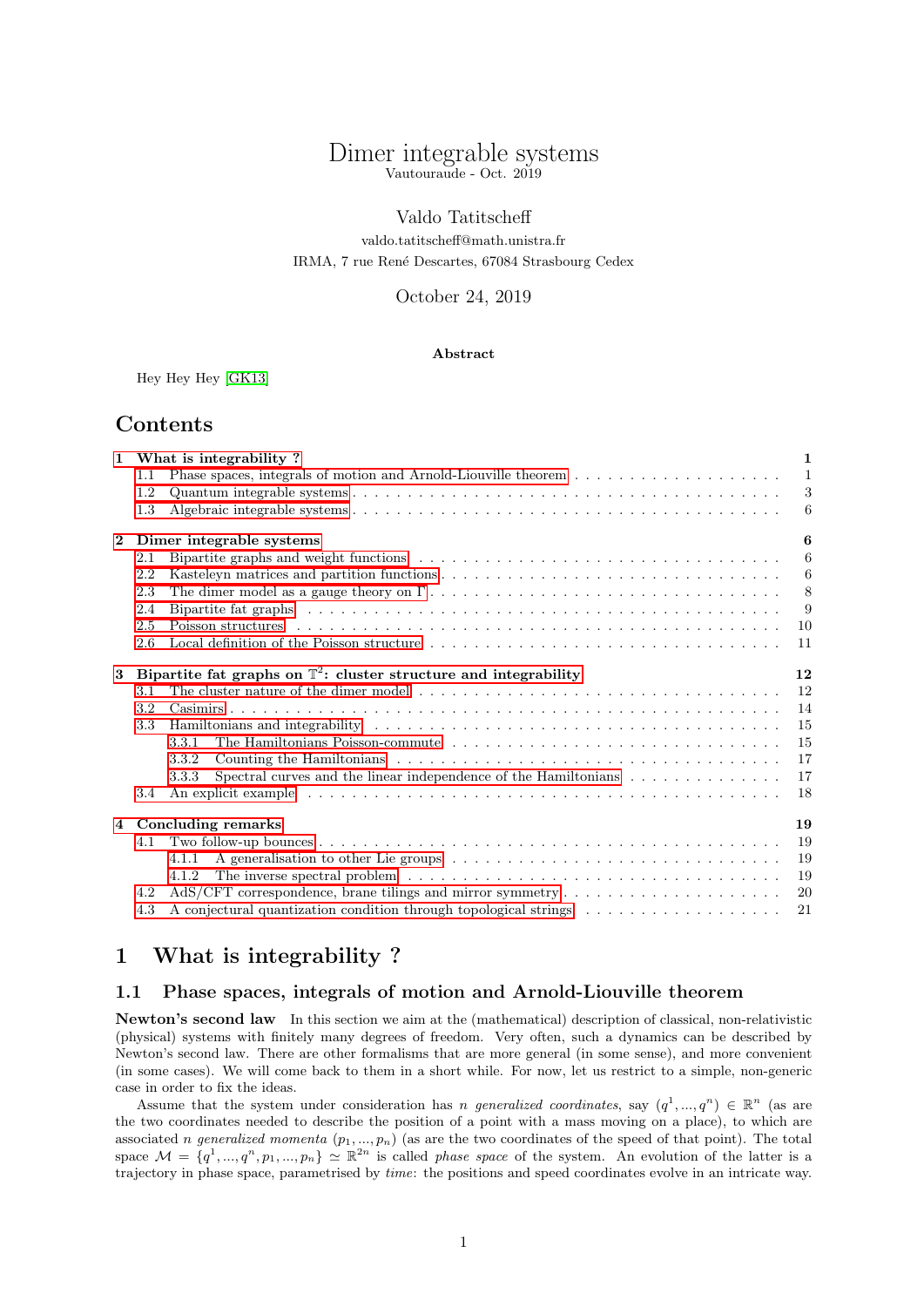Newton's second law describes the *physical* evolution of the system. Let  $\gamma : [-T_0, T_0] \to M$  be any trajectory in phase space. Then Newton's second law says it is physical if

$$
\frac{d}{dt}p_k(\gamma(t)) = F_i(q_i, p_j, \ldots)
$$

holds for every  $i \in [1, ..., n]$ , for some functions  $F_i$  called forces.

The lesson here is that a classical mechanical system exhibits a structure of phase space (which somehow contains the information of how coordinates relate to momenta), and then some choices (as the forces) define a special *physical* evolution of the system, following general principles.

There are two major generalisations of Newton's second law called Lagrange's and Hamilton's formalisms. We are especially interested in the second one, hence we will spend no time on the first nor any more time on Newton's formalism, and refer to [\[Arn89\]](#page-22-1) for more on these.

Hamiltonian description of dynamics In Hamilton description of mechanics, the relationship between coordinates and momenta is given by a Poisson bracket on phase space, whereas the dynamics is induced from the choice of a *Hamiltonian function*, or Hamiltonian. The Poisson bracket on the phase space  $\mathcal{M} =$  $(q<sup>1</sup>, ..., q<sup>n</sup>, p<sup>1</sup>, ..., p<sup>n</sup>)$  of above is the following map:

$$
\mathcal{C}^{\infty}(\mathcal{M}) \times \mathcal{C}^{\infty}(\mathcal{M}) \rightarrow \mathcal{C}^{\infty}(\mathcal{M})
$$
  

$$
(f,g) \rightarrow \sum_{i,j=1}^{n} \frac{\partial f}{\partial q_{i}} \frac{\partial g}{\partial p_{j}} - \frac{\partial f}{\partial p_{i}} \frac{\partial g}{\partial q_{j}}
$$

<span id="page-1-1"></span>**Properties 1.** One can see that for all  $i$  and  $j$ :

- ${q_i, q_j} = {p_i, p_j} = 0$
- ${q_i, p_j} = \delta_{ij}$

The Poisson bracket is bilinear, antisymmetric, and it satisfies Leibniz's identity in each of its entries, that is, for  $f, g, h \in C^{\infty}(\mathcal{M})$ :

$$
\{fg, h\} = f\{g, h\} + g\{f, h\}; \ \{f, gh\} = g\{f, h\} + h\{f, g\}
$$
 (1)

A consequence of that is that the choice of a Poisson bracket {} is equivalent to the data of a bivector field  $\pi \in \Gamma(\bigwedge^2 T\mathcal{M})$  such that  $\{f,g\} = \pi(df \wedge dg).$ 

A Hamiltonian is a function  $H \in C^{\infty}(\mathcal{M})$ . A trajectory in phase space  $\gamma : I \to \mathcal{M}$  (where I is in time interval) is physical if it satisfies Hamilton's equations:

$$
\frac{d}{dt}q_i(\gamma(t)) = \{H, q_i(\gamma(t))\}, \text{ and } \frac{d}{dt}p_i(\gamma(t)) = \{H, p_i(\gamma(t))\}.
$$

Omitting from now on the  $\gamma$  and referring to trajectories in phase-space simply as  $(q_1(t), ..., q_n(t), p_1(t), ..., p_n(t))$ , these equations read:

$$
\frac{d}{dt}q_i(t) = \{H, q_i(t)\}, \text{ and } \frac{d}{dt}p_i(t) = \{H, p_i(t)\}.
$$
 (2)

In fact, thanks to Leibniz identity, the time evolution of any function  $f \in C^{\infty}(M)$  is given by:

$$
\frac{d}{dt}f(q_1(t),...,q_n(t),p_1(t),...,p_n(t)) = \{H, f(q_1(t),...,q_n(t),p_1(t),...,p_n(t))\},
$$
\n(3)

written, for short, as:

<span id="page-1-0"></span>
$$
\frac{d}{dt}f = \{H, f\} \tag{4}
$$

**Remark 1.** The Hamiltonian function H defines a vector field  $\pi(dH, \cdot)$  on M. A trajectory  $\gamma: I \to M$  is physical if the restriction of  $\pi(dH, \cdot)$  to  $\gamma(I)$  the image of  $\gamma$  coincides with the push-forward of the forward unit tangent vector on I.

**Examples 1.** 1. The classical harmonic oscillator of mass  $m > 0$  and tension  $k > 0$  has a two-dimensional phase space parametrized by  $(q, p)$ , with Hamiltonian:

$$
H = \frac{p^2}{2m} + k\frac{x^2}{2} .
$$

2. A particle of mass m evolving in  $\mathbb{R}^3$ , in the gravitational field of a planet of mass M placed at the origin  $0 \in \mathbb{R}^3$ , form a physical system with a six-dimensional phase space, parametrised with three coordinates  $(q_1, q_2, q_3)$  and three associated momenta  $(p_1, p_2, p_3)$ . The Hamiltonian is given by:

$$
H = \sum_{i} \frac{p_i^2}{2m} - \frac{\mathcal{G}Mm}{\sqrt{\sum_{i} x_i^2}}.
$$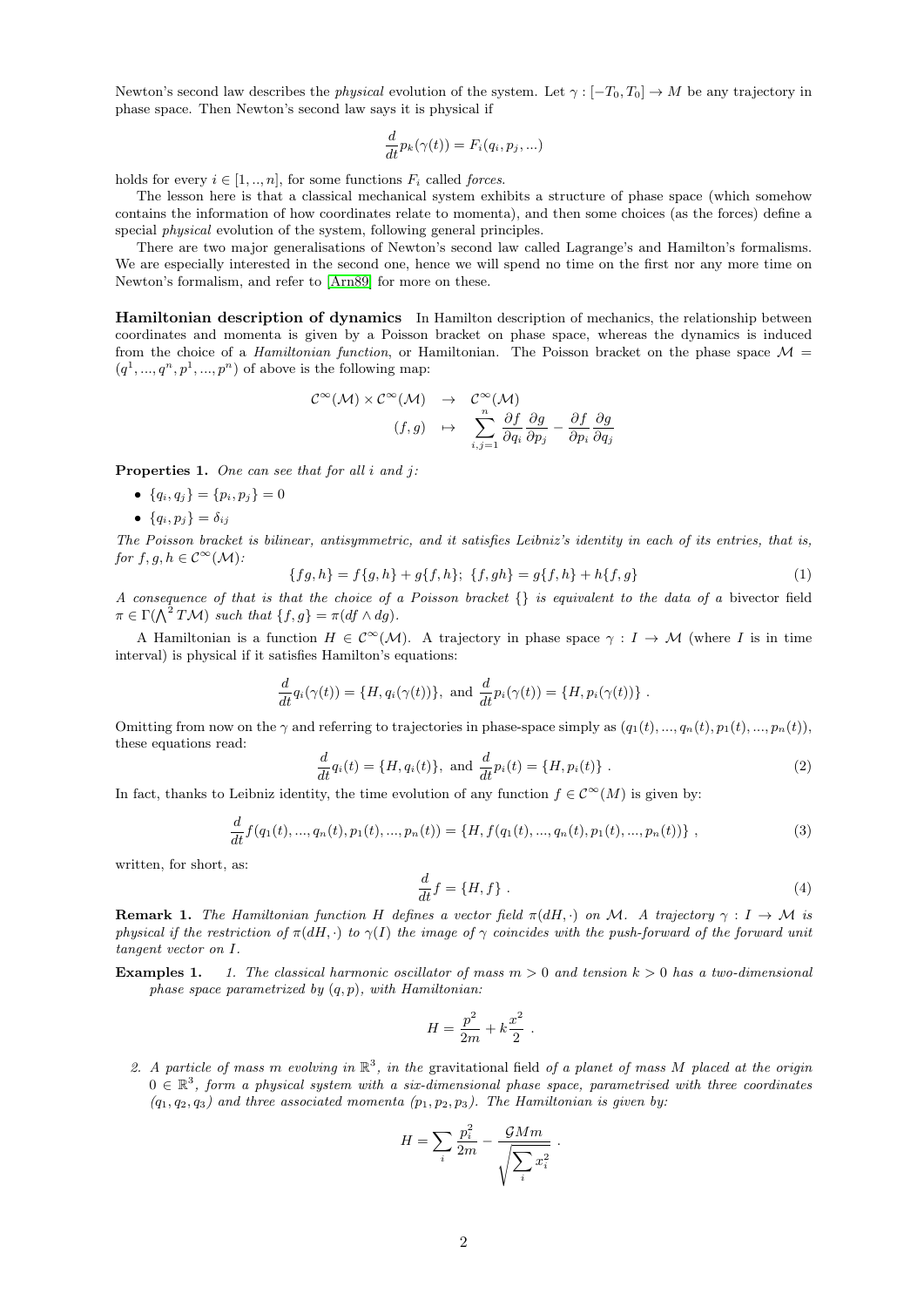Poisson manifolds A natural generalisation of the systems presented above, is to take as a definition of a physical system a Poisson manifold together with a Hamiltonian function.

**Definition 1.** A Poisson bracket on a manifold M is an antisymmetric bilinear map  $C^{\infty}(\mathcal{M}) \times C^{\infty}(\mathcal{M}) \rightarrow$  $\mathcal{C}^{\infty}(\mathcal{M})$  that satisfies the Leibniz identity is each of its entries, together with the Jacobi identity:

$$
\{f, \{g, h\}\} + \{g, \{h, f\}\} + \{h, \{f, g\}\} = 0.
$$
\n<sup>(5)</sup>

A Poisson manifold is a manifold endowed with a Poisson bracket.

A Poisson bracket is said to be degenerate if there is a function  $f \in C^{\infty}(\mathcal{M})$  such that for every other  $g \in C^{\infty}(\mathcal{M})$ , one has  $\{f, g\} = 0$ . Such a function f is called a Casimir of the Poisson bracket. Whenever a Poisson bracket is degenerate, fixing the value of one of its Casimir, and restricting oneself to the corresponding level hypersurface of this Casimir in phase space yields a less-degenerate Poisson bracket. Doing that procedure again and again enough times yield in the end a Poisson bracket which is non-degenerate. It is a fact that the corresponding submanifolds (the ones one gets by fixing the value of a maximal collection of Casimirs) are even dimensional. Half this dimension is called the rank of the Poisson bracket.

#### Integrals of motion

Definition 2. A integral of motion of a dynamical system is a quantity that is constant along the evolution of the system. In the Poisson framework, Eq. [4](#page-1-0) implies that an integral of motion can equivalently be defined as a function  $f \in \mathcal{C}^{\infty}(\mathcal{M})$  that commutes with the Hamiltonian, for the Poisson bracket:

$$
\{H, f\} = 0 \tag{6}
$$

Let  $f \in \mathcal{C}^{\infty}(\mathcal{M})$  be some integral of motion. By definition, the physical trajectories in phase space is constrained to live on the level hypersurfaces of f, hence knowing integral of motion makes it easier to find solutions of the equations of motion. Note that an integral of motion f also defines a flow in  $\mathcal M$  via  $\{f, \cdot\}$ .

Liouville integrability The case of Liouville integrability is an extreme case in the sense that there is enough integral of motions to make the dynamics trivial. Maybe after fixing the value of Casimirs, one can assume that the Poisson bracket is non-degenerate.

**Definition 3.** A Hamiltonian system  $(M, \{\cdot, \cdot\}, H)$  with non-degenerate Poisson bracket of rank n (which implies that dim  $\mathcal{M} = 2n$ ) is said to be (Liouville) integrable if it has n independent, everywhere differentiable integrals of motion  $F_k$ ,  $k = 1..n$ , that are in involution for the Poisson bracket.

A consequence of this very strong property is that this dynamical system is solvable by quadratures: instead of having to solve the differential equations which are the equations of motion, one only has to solve a finite number of algebraic equations, integrals...

**Remark 2.** Note that the Hamiltonian is an obvious integral of motion, and hence can be denoted  $F_1$ . As such, there is no difference at all between this  $F_1$  and the other  $F_k$ 's: for each k, the integral of motion  $F_k$  defines a flow  ${F_k, \cdot}$ , and the parameter along it is an analogue of the time for the physical evolution with Hamiltonian  $F_1$ . We can even call it the k-th time function  $T_k$ .

The following result, known as the Arnold-Liouville theorem, expresses how constraining the framework of above is. We state it without proof, and again refer to [\[Arn89\]](#page-22-1) for more details and a proof.

**Theorem 1.** Let  $(M, \{\cdot, \cdot\}, H)$  be a Hamiltonian system with non-degenerate Poisson bracket of rank n, which is integrable à la Liouville. Evolutions in phase space are restricted to common level submanifolds of  $F_1, ..., F_n$ . If such a manifold is compact, then it is diffeomorphic to the n-dimensional real torus  $T^n$ .

It is even doable to find a good system of coordinates, called action-angle coordinates, in which evolution in phase space is as simple as possible.

# <span id="page-2-0"></span>1.2 Quantum integrable systems

In this subsection we follow the introduction to quantization given in [\[CKTB05\]](#page-22-2), to which we also refer for more details on that matter.

Upon quantification of a classical Hamiltonian system, one expects to replace the commutative algebra  $\mathcal{C}^{\infty}(\mathcal{M})$  of functions on M with the non-commutative algebra of endomorphisms of some Hilbert space which is the space of states of the corresponding quantum system. Hermitian operators on this Hilbert space correspond to observables, and the rays in the Hilbert space to states of the system.

The quantum description of a system depend on a parameter  $\hbar$  which is called the Planck constant. As  $\hbar$ goes to zero, one expects to retrieve the classical description of the same system, and in this sense the quantum description is always more precise than the classical one.

Whereas going from the quantum description to the classical one more or less correspond to taking some kind of limit, going in the opposite direction is by far less obvious. There have been two main approaches:

- Geometric quantization
- Deformation quantization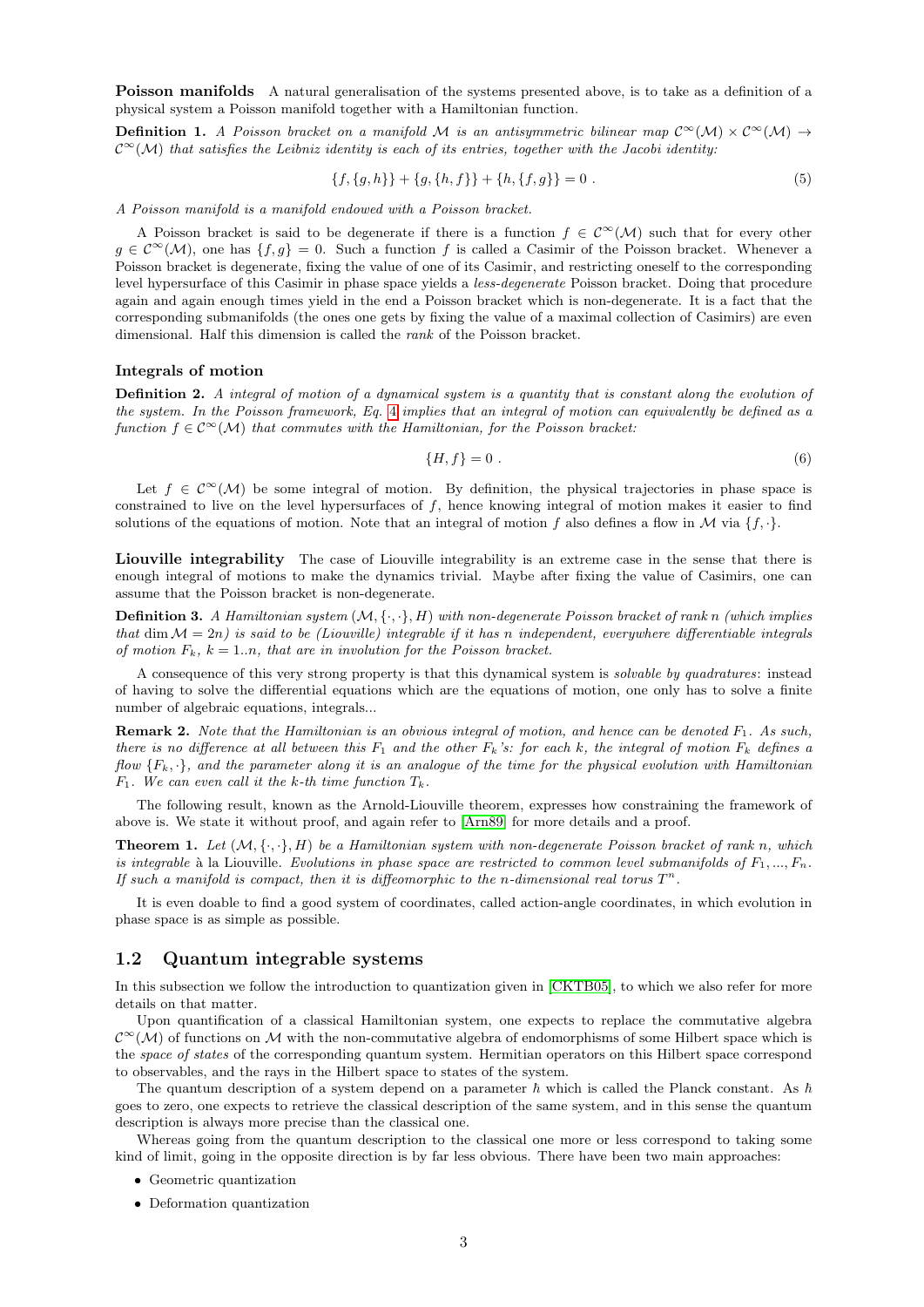In order to understand the differences between the two different quantization frameworks, let's first consider the easy example of a topologically trivial classical phase space  $\mathcal{M} = \mathbb{R}^{2n}$ , with coordinates  $q_1, ..., q_n, p_1, ..., p_n$ - for example, corresponding to a massive particle moving in a *n*-dimensional potential  $V \in C^{\infty}(\mathbb{R}^n)$ , in which case the classical Hamiltonian is:

$$
H(q_1, ..., q_n, p_1, ..., p_n) = \sum_{i=1}^{n} \frac{p_i^2}{2} + V(q_1, ..., q_n) . \tag{7}
$$

The Poisson bracket is the canonical one, given in Properties [1.](#page-1-1) The corresponding quantized system is the data of the Hilbert space of square-integrable functions in the variables  $q_1, ..., q_n$ :

$$
\mathcal{H} = \mathbb{L}^2(\mathbb{R}^n) \tag{8}
$$

on which the quantum equivalent of the classical functions  $q_i$  and  $p_i$  act as operators, and are given by:

$$
Q_i \psi(q_1, ..., q_n) = q_i \psi(q_1, ..., q_n) \text{ and } P_i \psi(q_1, ..., q_n) = -i\hbar \frac{\partial}{\partial q_i} \psi(q_1, ..., q_n)
$$
(9)

and where the classical Poisson bracket has been replaced by the following quantum commutator:

$$
[Q_i, P_j] = i\hbar \delta_{ij}, \ [Q_i, Q_j] = [P_i, P_j] = 0 \ . \tag{10}
$$

The quantum Hamiltonian is the hermitian operator on  $H$  defined by:

$$
\hat{H} = \sum_{i=1}^{n} -\frac{\hbar^2}{2} \frac{\partial^2}{\partial q_i^2} + V(Q_1, ..., Q_n) ,
$$
\n(11)

and the possible energy levels of the system correspond to its eigenvalues, with their corresponding eigenstates. These eigenvalues are the possible outcomes of an energy measurement of the system. As emphasized above, the smaller  $\hbar$ , and the closer the eigenvalues get, so that in the limit  $\hbar \to 0$  one retrieves the classical approximation of the quantum system.

What can go wrong in general? When the phase space of the classical system does not have a trivial topology, it can happen that it is difficult to *separate* the phase space into coordinates and momenta. Locally, it can always be done, of course (thanks to Darboux's theorem), but it is by far not obvious that it can be done globally. A case where this problem does not arise, and which is more general than the example presented above, is the one where the phase space is obtained as the cotangent bundle of a smooth manifold, for example, when one studies the motion of a point particle living on some n-dimensional manifold. The phase space is indeed the (co-)tangent bundle of this manifold, and there is a special section of this bundle (the canonical inclusion of the manifold as the zero section) which allows to distinguish globally coordinates and momenta.

This is the case of pendula, for example: the single coordinate lives on a circle (and not on a line), and the classical phase space is the cotangent bundle of the circle, which topologically is a cylinder.

However, when the phase space is not obtained as the cotangent bundle of a coordinate manifold, it may be very difficult (or impossible) to choose some globally defined  $q_1, ..., q_n$  amongst the  $2n$  coordinates in order to define the Hilbert space as  $\mathbb{L}^2(q_1, ..., q_n)$ .

Geometric quantization In the geometric quantization setting, one explicitly construct the wanted Hilbert space, and the algebra of operators that acts on it. The method strongly relies on the symmetries of the phase space (and applies to phases spaces which are co-adjoint orbits of Lie groups - a more general case that the ones presented above). It has a mathematical avatar known as the orbit method in the theory of representation of Lie groups (see [\[CKTB05\]](#page-22-2)).

I have been explained geometric quantization by V. Fock, and used these personal notes together with the Baez's blog page [\[Bae18\]](#page-22-3) on the topic to write the following few lines.

We start from a classical phase space, i.e. a Poisson manifold, and assume the Poisson bracket to be nondegenerate, otherwise one fixes the values of its Casimirs until it is non-degenerate. A non-degenerate Poisson bracket is a bivector  $\pi \in \bigwedge^2 T\mathcal{M}$  of maximal rank, and its dual is non-degenerate 2-form  $\omega$ . The fact that the Poisson bracket satisfies the Jacobi identity implies that  $\omega$  is closed. In other words,  $\omega$  is a symplectic form, and  $(\mathcal{M}, \omega)$  is a symplectic manifold.

- The first step in the construction is to chose a hermitian line bundle L over M with principal  $U(1)$ connection  $\Delta$ , so that its curvature equals  $i\omega$ . There is a possible obstruction to that step, which generalises Bohr-Sommerfeld quantization condition:  $\omega/2\pi$  has to define an integral cohomology class. Moreover, as explain in [\[Bae18\]](#page-22-3), the condition on the curvature fixes the bundle only partially, and there are choices to make.
- One wants to think of this hermitian line bundle as the generalization of the complex line in the examples presented above; instead of having as Hilbert space of space of complex-valued functions, the Hilbert space will be a space of sections of this hermitian line bundle. However, if one defines and chooses - naively, all the square-integrable sections of this bundle, it would be as if one had chosen as Hilbert space in the topologically trivial case all the square-integrable functions in  $q_1, ..., q_n, p_1, ..., p_n$ , and not only those that merely depend on  $q_1, ..., q_n$ .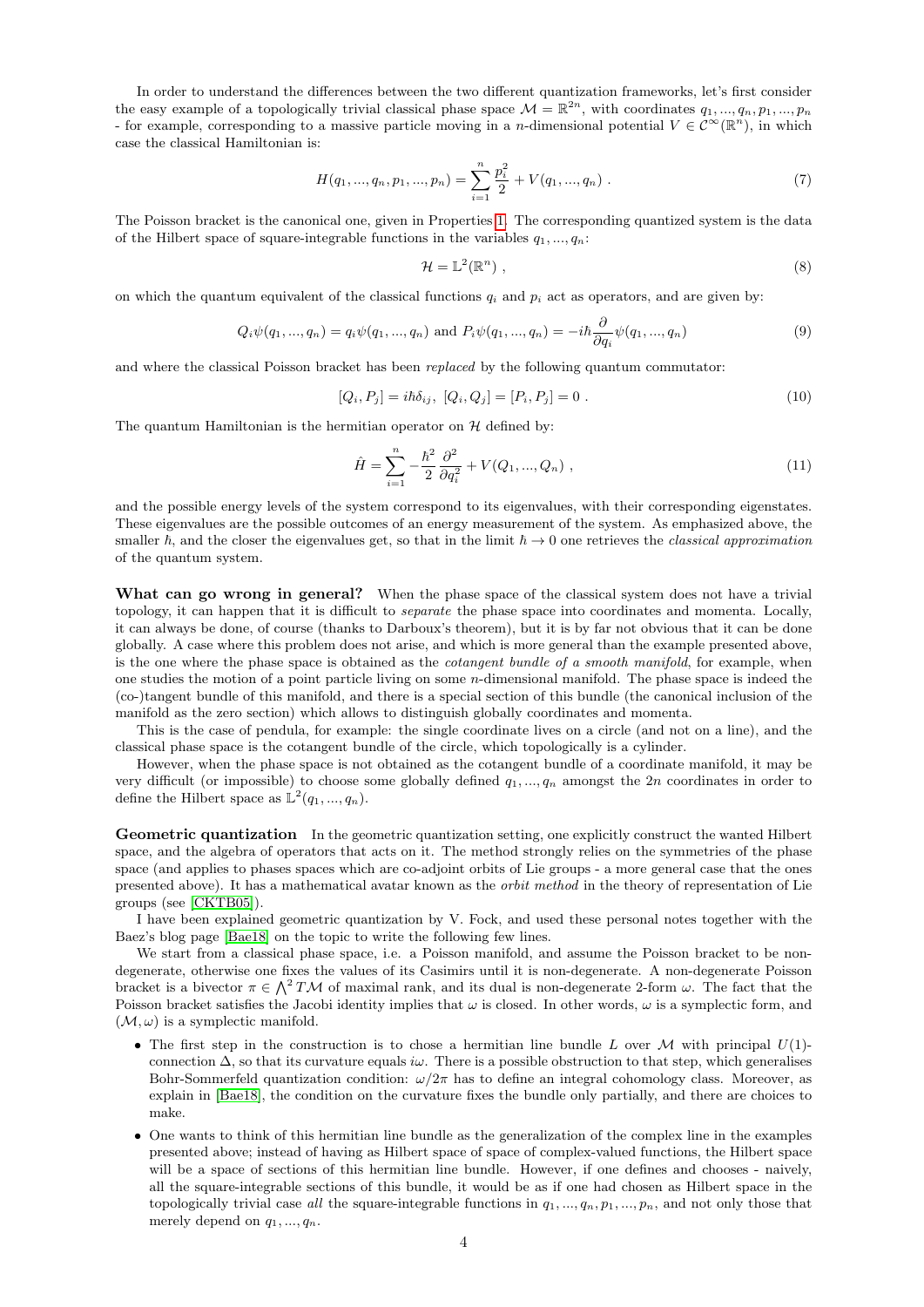- To implement this constraint, one has to separate between coordinates and momenta (and do it in a global way) and then imposes some kind of condition, like keeping only the functions that are constant in the direction of the momenta. This is exactly what the aim is: first one has to choose a polarisation, the easiest examples of which are said to be *real polarisations*, and are *integrable lagrangian distributions* on  $M$ . This amounts to locally foliate  $M$  with half-dimensional submanifolds, on which the restriction of the symplectic form (or equivalently, the Poisson bracket) has to be trivial, and which glue together well globally.
- Eventually, one defined the quantum Hilbert space as the Hilbert space of square-integrable functions on M which are covariantly constant in the direction of the polarisation.

Deformation quantization Again following the introduction given in [\[CKTB05\]](#page-22-2), we now turn to deformation quantization. Now the goal is, from a symplectic or Poisson manifold  $M$ , to deform the (commutative) algebra of smooth functions on  $M$  into a (non-commutative) algebra of operators, in the following way. One defines a *deformed multiplication*, such that the product defined for  $f, g \in C^{\infty}(\mathcal{M})$ :

$$
f \star g = \sum_{n=0}^{\infty} B_n(f, g) t^n , \qquad (12)
$$

extends to an *associative* multiplication on the space  $\mathcal{C}^{\infty}(M)[t]$  of formal series in t with coefficients smooth functions on M. Associativity is equivalent to the following identities, for  $n \geq 0$ :

$$
\sum_{j+k=n} B_j(f, B_k(g, h)) = \sum_{j+k=n} B_j(B_k(f, g), h) . \tag{13}
$$

If moreover the  $B_n$  are bi-differential operators (involving sums of products of f and g and their derivatives), then  $\star$  is said to be a star-product.

Since  $\star$  defines an associative product on  $\mathcal{C}^{\infty}(M)[t]$ , the bracket  $[f,g] = f \star g - g \star f$  satisfies Jacobi identity and makes  $\mathcal{C}^{\infty}(M)[[t]]$  into a Lie algebra.

**Definition 4.** A deformation quantization of a Poisson manifold  $(M, \{\cdot,\cdot\})$  is a star-product  $\star$  such that

$$
[f,g] \to \{f,g\} ,
$$

as t goes to 0. This last condition is equivalent to

$$
B_1(f,g) - B_1(g,f) = \{f,g\} .
$$

Deformation quantization has been defined and studied for the first time in 1978 in  $[BFF^+78a]$  and  $[BFF^+78b]$ , and then several results concerning deformation quantization of symplectic manifolds have been obtained by M. DeWilde, P. Lecompte and B.V. Fedosov in the first half of the 80's. In his 1997 article [\[Kon03\]](#page-22-6), Kontsevich used a different approach to construct a globally defined star-product on an arbitrary smooth Poisson manifold, and proved the bijection between equivalence classes of formal deformations and equivalence classes of star-products.

Once again, we refer to [\[CKTB05\]](#page-22-2) - the first third of the book being devoted to the presentation of Kontsevich's results, and especially chapter 2 which gives a clear overview of the construction.

Quantum integrability: the philosophy. After this aside on some mathematical ideas concerning quantization, let's now turn to some quick implications of integrability in a quantum framework.

The guiding principle of quantization is to replace the Poisson bracket by a quantum commutator:

$$
\{\cdot,\cdot\} \sim \frac{1}{i\hbar}[\cdot,\cdot] \tag{14}
$$

In a classical Poisson integrable system where the Poisson bracket has rank  $n$ , one has n linearly independent and differentiable Hamiltonians  $H_1, ..., H_n$ , which are in involution for the Poisson bracket:

<span id="page-4-0"></span>
$$
\{H_i, H_j\} = 0\tag{15}
$$

Upon quantization, one expects the classical Hamiltonians to be replaced by quantum analogues  $\hat{H}_1, ..., \hat{H}_n$ : hermitian operators that act on a Hilbert space (in the geometric framework). Then Eq. [15](#page-4-0) becomes:

$$
[\hat{H}_i, \hat{H}_j] = 0 \tag{16}
$$

and subsequently one expects these  $\hat{H}_i$  to be co-diagonalisable. A natural question is a quantum integrable system is then, what are the common eigenvalues of the quantum Hamiltonians, where by common eigenvalue we mean the eigenvalues of the Hamiltonians in a common eigenvector hermitian basis of the Hilbert space. It is a difficult question, in general.

Another point of view on the same idea is the following. According to Arnold-Liouville theorem, assuming that the level sets of the classical Hamiltonians are all compact, the structure of phase space is a torus fibration over a base which parametrizes the values of the Hamiltonians. The coordinates on the tori are the angle coordinates, or times. In the quantum framework, some discrete points in the base of the fibration are preferred, or distinguished, in the sense that they are the common eigenvalues of the quantum Hamiltonians. How can one get some information about these points ?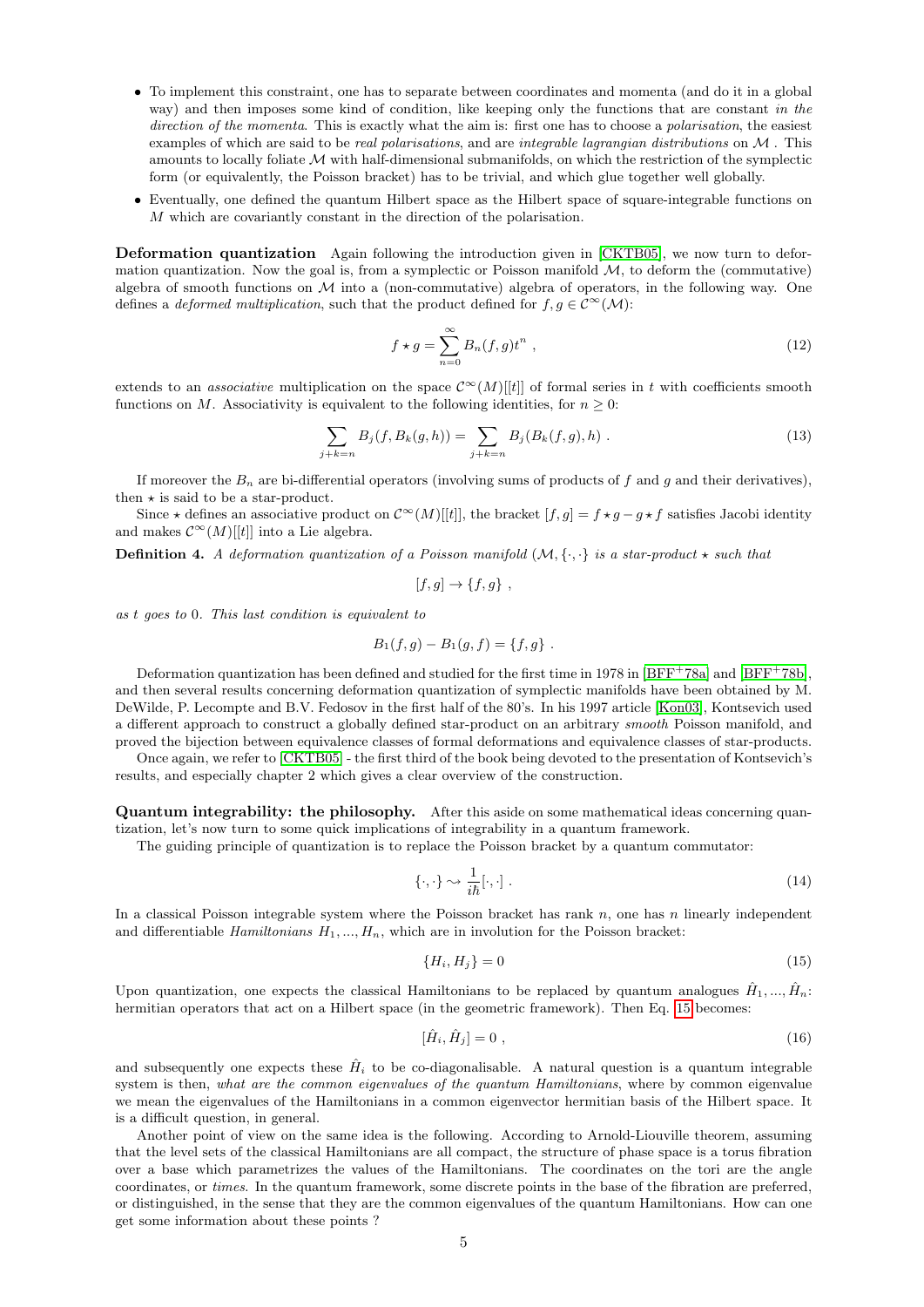

Figure 1: From classical to quantum: distinguishing points on the base.

## <span id="page-5-0"></span>1.3 Algebraic integrable systems

The smooth framework described above can be made more algebro-geometric: there are for example holomorphic integrable systems, in which the phase space is a complex manifold, where one considers regular functions such as holomorphic ones instead of smooth  $\mathcal{C}^{\infty}$  ones, and with holomorphic Poisson brackets. Everything transfers well to this framework, there is a equivalent of the Arnold-Liouville theorem, the phase space also is the total space of a torus fibration, but this time with complex tori, and one can define deformation quantization is a completely analogous way.

# <span id="page-5-1"></span>2 Dimer integrable systems

## <span id="page-5-2"></span>2.1 Bipartite graphs and weight functions

**Definition 5.** A bipartite graph  $\Gamma$  is a pair  $(V_W \amalg V_B, E)$  such that E is a subset of  $V_W \times V_B$ , i.e. it is a graph with vertices of two types (say, white and black vertices) such that each edge connects a white vertex with a black one. In the following, all the bipartite graphs we consider are finite.

**Definition 6.** A dimer configuration on such a graph  $\Gamma = (V_W \amalg V_B, E)$  is the data of a subset D of E, such that each vertex  $v \in V_W \amalg V_B$  is the end of exactly one edge in D.

Let us choose a weight function on the edges:

$$
w: E \to \mathbb{C}^\times \tag{17}
$$

Such a weight function defines the energy  $\mathcal{E}(D) \in \mathbb{C}^\times$  of a dimer configuration D, as:

$$
\mathcal{E}(D) := \prod_{e \in D} w(e) \tag{18}
$$

## <span id="page-5-3"></span>2.2 Kasteleyn matrices and partition functions

It is a classical result that the dimer configurations of any bipartite graph Γ can be easily computed by looking at the determinant of its Kasteleyn matrix. First, one assigns signs (plus or minus) to the edges of  $\Gamma$  in such a way that every cycle of edges that has length a multiple of 4 (resp., is 2 modulo 4) has an odd (resp. even) number of minus signs on its edges. This is related to what's called a Pfaffian orientations of the graph.

**Definition 7.** The Kasteleyn matrix of a bipartite graph  $\Gamma$  with weight function w is the weighted (by w multiplied by the signs evoked just above) adjacency matrix of  $\Gamma$ .

The determinant of the Kasteleyn matrix computes all the dimer configurations of the graph  $\Gamma$ , in the sense that each term in this determinant is exactly the energy of a dimer configuration (together with a sign that comes from the determinant), that every dimer configuration appears exactly once in this sum, and that if the weight function is kept generic then inspection of the terms appearing in each product yields the exact composition of each dimer configuration. See Figures [2](#page-6-0) and [3](#page-6-1) for an example.

**Definition 8.** The statistical partition function Z of the dimer model on  $\Gamma$  with weight function w is:

$$
Z(\Gamma, w) = \det K \tag{19}
$$

If  $\Gamma$  is embedded in a surface  $\Sigma$  of genus g, we can keep track of the *relative* winding of two dimer configurations in a following way. The *difference* of two dimer configurations is an union of loops on  $\Gamma$  (possibly trivial), and defines a homology class in  $H_1(\Sigma, \mathbb{Z})$ . If a fundamental domain of the surface has been chosen, one can add 2g variables  $x_1, ..., x_q, y_1, ..., y_q$  to our picture, and multiply the weight of each edge of Γ that goes out the chosen fundamental domain by the corresponding product of variables. Each dimer configuration is thereby assigned a monomial  $x_1^{k_1}...x_g^{k_g}y_1^{l_1}...y_g^{l_g}$ , or, equivalently, a vector  $(k_1, ..., k_g, l_1, ..., l_g) \in \mathbb{Z}^{2g}$ .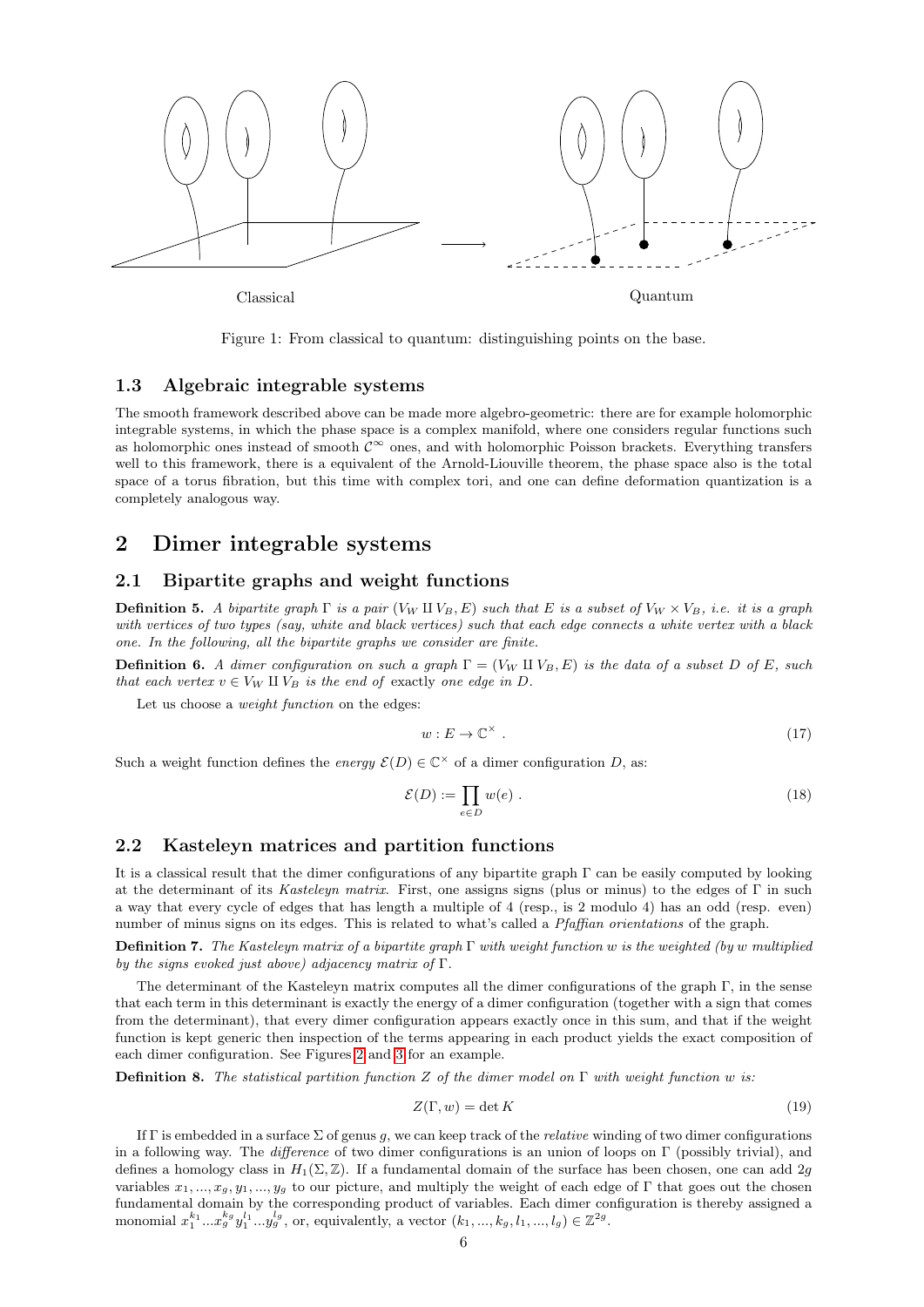This assignment depend on the choice of fundamental domain. However, changing from one to another results in a global translation in  $\mathbb{Z}^{2g}$ . Let's again emphasize that the homology class of the difference of two dimer configurations is well-defined, but a dimer configuration does not have a homology class on its own. Something one can do is to fix a reference dimer configuration, and then define homologies of dimer configurations with respect to this one. Then one speaks on the *height* of a dimer configuration.

<span id="page-6-2"></span>Example 1. Consider the example given in Figure [2](#page-6-0). Each edge of Γ is oriented from black to white. One (arbitrarily) chooses to multiply each edge that crosses positively the vertical boundary of the fundamental domain (oriented from bottom to top) by x (hence the edge between B and 4 gets multiplied by x), each edge that crosses negatively the same curve is multiplied by  $x^{-1}$  (hence the edge between D and 2 is multiplied by  $x^{-1}$ )), and similarly with y and the horizontal boundary of the fundamental domain, oriented from left to right.



<span id="page-6-0"></span>Figure 2: A bipartite graph on  $\mathbb{T}^2$  and its Kasteleyn matrix. Dashed edges carry a -1 sign.

The adjacency matrix obtained by taking into account the weights, the procedure as the one described in Example [1](#page-6-2) and the Pfaffian orientation of the graph is still called Kasteleyn matrix, and its determinant, the partition function of the dimer model. The difference between the latter and the former partition function is that the new one is a *Laurent polynomial* in the variables  $x_1, ..., x_q, y_1, ..., y_q$ .

<span id="page-6-3"></span>Example [2](#page-6-0). For example, the partition function of the bipartite graph in Fig. 2 is:

$$
Z(x,y) = (w_{A1}w_{B2}w_{C3}w_{D4} + w_{B1}w_{C2}w_{D3}w_{A4} + w_{C1}w_{B2}w_{A3}w_{D4} + w_{C1}w_{D2}w_{A3}w_{B4} + w_{C1}w_{D2}w_{A3}w_{B4}) +
$$
  
\n
$$
w_{B1}w_{C2}w_{A3}w_{D4}y + w_{C1}w_{B2}w_{D3}w_{A4}y^{-1} + w_{B1}w_{D2}w_{C3}w_{A4}x^{-1} + w_{A1}w_{C2}w_{D3}w_{B4}x
$$
.

As teased above, this determinant computes the dimer configurations of the bipartite graph, as shown explicitly in Fig. [3](#page-6-1). Each term in the partition function is the energy of a dimer configuration, together with the piece of information given by the x and y variables.



<span id="page-6-1"></span>Figure 3: The nine dimer configurations of the bipartite graph shown in Fig. [2](#page-6-0)

The partition function Z (as a Laurent polynomial in  $x_1, ..., x_g, y_1, ..., y_g$ ) defines a Newton polygon  $\Delta \subset \mathbb{Z}^{2g}$ as the convex hull of the points  $(k_1, ..., k_g, l_1, ..., l_g)$  corresponding to the monomials appearing in Z. Example 3. The monomials in the partition function given in Example [2](#page-6-3) correspond to the points  $(0,0), (-1,0), (1,0), (0, -1)$ and  $(0, 1)$ . Hence the Newton polygon is the one given in Fig. [4](#page-7-1).

Remark 3.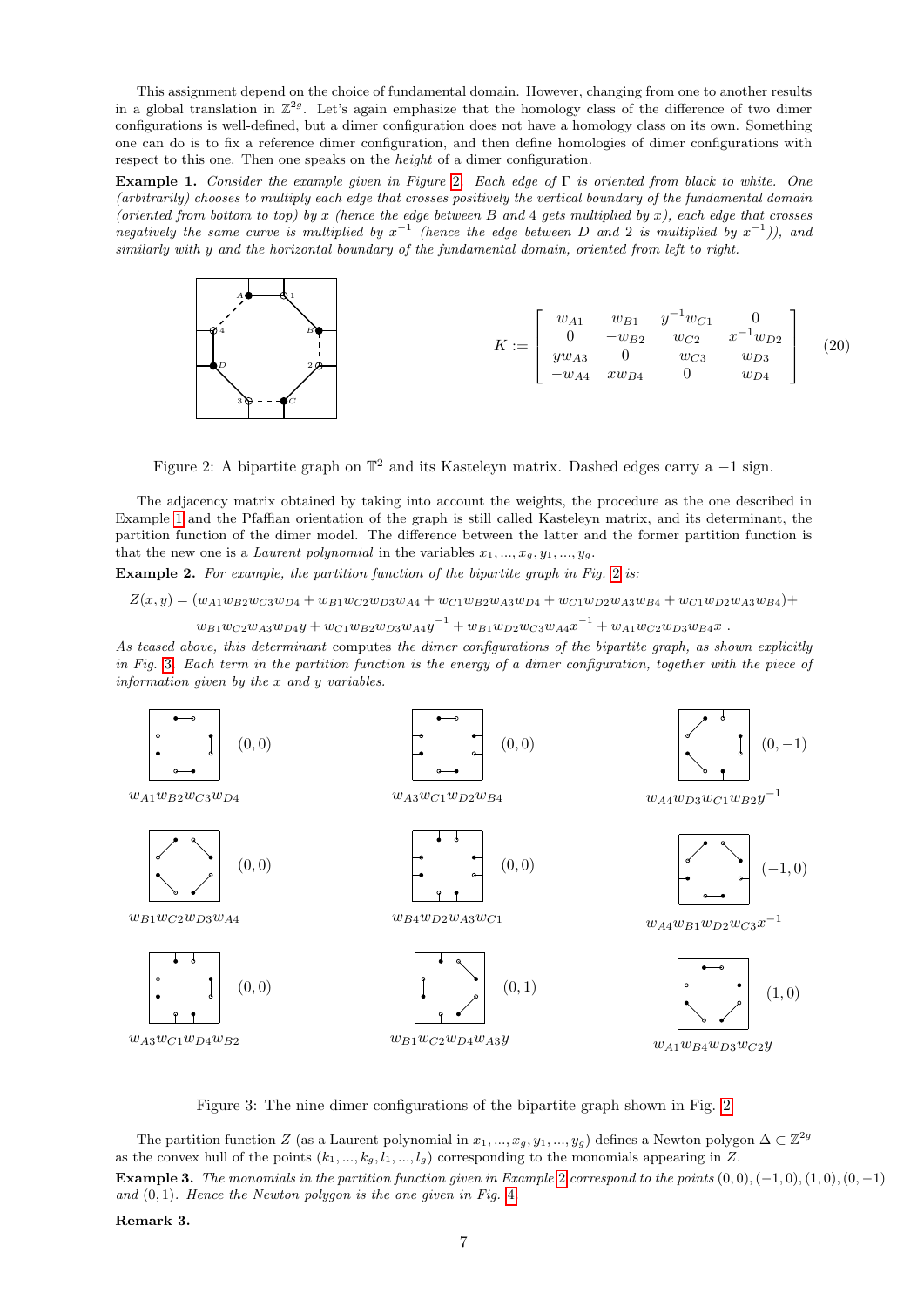

<span id="page-7-1"></span>Figure 4: The Newton polygon corresponding to the partition function of Example [2.](#page-6-3)

# <span id="page-7-0"></span>2.3 The dimer model as a gauge theory on  $\Gamma$

There is another way to slightly modify the partition function in order for it to have even nicer invariance property, through a normalization procedure.

Let  $\Gamma = (V = V_B \amalg V_W, E \subset V_B \times V_W)$  be a bipartite graph, and let us fix a *reference dimer configuration*  $D_0$ . We define the  $D_0$ -normalised partition function as:

$$
Z'_{D_0}(\Gamma, w, x_i, y_i) = Z(\Gamma, w, x_i, y_i) / \mathcal{E}(D_0).
$$
\n
$$
(21)
$$

Does is change something in the proof of the commutation of Hamiltonians, not to normalize with a dimer configuration on the boundary of  $\Delta$  but with any other one ?

#### Gauge invariance of the normalised partition function

**Definition 9.** A gauge transformation is a function  $f: V \to \mathbb{C}^{\times}$ .

Proposition 1. Let f be any gauge transformation. The normalized partition function is invariant under the following change of the weights:

<span id="page-7-2"></span>
$$
w'(b, w) = \frac{f(w)}{f(b)} w(b, w)
$$
\n(22)

for any edge  $(b, w)$  of  $\Gamma$ , where we have denoted w the former weight function and w' the new one.

Proof. As we have explained above, the (non-normalized) partition function is a sum:

$$
\sum_{D} \sigma(D)\mathcal{E}(D) , \qquad (23)
$$

which runs over all dimer configurations of the graph Γ, and where  $\sigma(D)$  is a sign assigned to the dimer configuration D, which depends on the choice of the Pfaffian orientation. By definition of a dimer configuration, under the transformation [22](#page-7-2) the (non-normalized) partition gets multiplied by

$$
\frac{\prod_{v_w \in V_W} v_w}{\prod_{v_b \in V_B} v_b},
$$
\n(24)

and the normalization  $\mathcal{E}(D_0)$  by exactly the same factor, for the same reasons. Hence the transformations of the two terms cancel out, and the normalized partition function is invariant under [22.](#page-7-2)  $\Box$ 

The transformations [22](#page-7-2) are reminiscent of the way connections transform under gauge transformations, hence the weight function is sometimes called discrete connection on Γ. It is as if the vertices of Γ form the points of a 0-dimensional vector space, and the weights of the edges represent the parallel transport of an abelian  $\mathbb{C}^{\times}$ connection. We can use this analogy to build a geometric picture, in which the gauge transformations become more natural.

Linear interpretation of the gauge transformations Instead of working with a discrete principal bundle, we are going to work with a discrete associated bundle, defined in the following way. To each vertex of Γ, we assign a complex line, together with a non-zero vector in it understood as a basis of the line. The weights on an edge  $(b, w)$  is understood as the single matrix entry of a linear map between the corresponding two complex lines  $L_b$  and  $L_w$ , in the bases given by the chosen non-zero vectors  $e_b$  and  $e_w$  respectively, as shown in Fig. [5.](#page-8-1)

A gauge transformation  $f: V \to \mathbb{C}^\times$  is a rescaling of the basis vectors at each vertex  $v \in V$ : one replaces  $e_v$ with the new basis vector  $f(v) \cdot e_v$ . The matrix expression of the linear functions described in Fig. [5](#page-8-1) and above it, changes as in Eq. [22.](#page-7-2)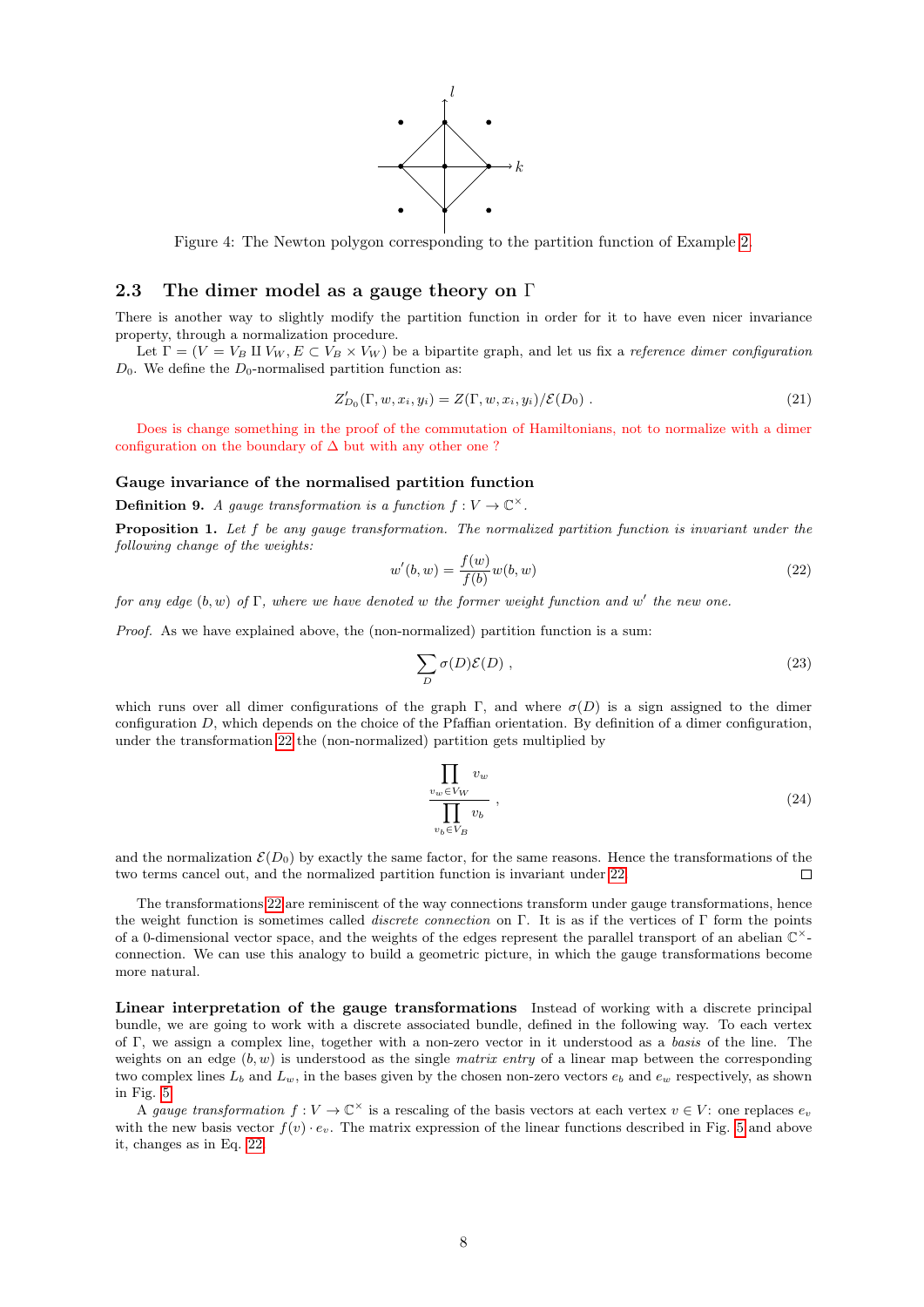$$
\begin{array}{ccc}\n\circ & w & & L_b & \to & L_w \\
\downarrow w(b, w) & & \alpha \cdot e_b & \mapsto & w(b, e)\alpha \cdot e_w\n\end{array}
$$

<span id="page-8-1"></span>Figure 5: Linear interpretation of the weights. .

#### Moduli space of weight functions

Definition 10. The moduli space of weight functions is the space of equivalence classes of weight functions, modulo gauge equivalence, and is denoted  $\mathcal{L}_{\Gamma}$ .

Weight and gauge functions have a natural interpretation in terms of cellular cochains of the complex Γ: as assignments of weights to edges, the set weight functions is naturally  $C^1(\Gamma, \mathbb{C}^\times)$ , and the gauge transformations are exactly the elements of  $C^0(\Gamma, \mathbb{C}^\times)$ . The cellular complex of the 1-skeleton  $\Gamma$  is

$$
0 \to \mathcal{C}^0(\Gamma, \mathbb{C}^\times) \to \mathcal{C}^1(\Gamma, \mathbb{C}^\times) \to 0 , \qquad (25)
$$

and the only non-zero map exactly corresponds to Eq. [22,](#page-7-2) in the way that a gauge transformation f naturally defines a weight function w, as  $w(b, w) = f(b)^{-1}f(w)$ . Hence two weight functions are gauge equivalent if and only if the are the same modulo  $\text{Im}\{\mathcal{C}^0(\Gamma,\mathbb{C}^{\times})\}\$ , hence if and only if they are the same modulo coboundaries. Since the graph is merely a 1-complex, weight functions are all cocycles, and we eventually find that the moduli space of weight functions is exactly  $H^1(\Gamma, \mathbb{C}^\times)$ .

With that knowledge, how can one cleverly describe  $\mathcal{L}_{\Gamma}$ ?

- There is a *conceptually useful way* which works in the case (in which we are interested) where the graph Γ is embedded in a closed, genus-g surface  $\Sigma_g$ , in such a way that every face, i.e. connected component of  $\Sigma_g \backslash \Gamma$ , is topologically a disk. Then,  $H^1(\Gamma, \mathbb{C}^{\times})$  is parametrized by the monodromies around all the faces of Γ but one, together with the monodromies around cycles that generate  $H_1(\Sigma_g, \mathbb{Z})$ . Given such cycles, it means that assigning numbers in  $\mathbb{C}^{\times}$  to each of them and to each of the faces of  $\Gamma \hookrightarrow \Sigma_g$  but one, defines a point in  $\mathcal{L}_{\Gamma}$ .
- There is also a *computationally useful way*. One merely needs to choose a spanning tree on Γ. Using exactly all the possible gauge freedom, one can fix the weight of the edges of the spanning tree to 1, and the weights of the remaining edges form a parametrization of  $\mathcal{L}_{\Gamma}$ .

### <span id="page-8-0"></span>2.4 Bipartite fat graphs

#### Fat graphs and surface graphs

Definition 11. A fat graph, or ribbon graph, is a finite graph together with - a each vertex - the choice of a cyclic orientation of the incident edges.

Let Γ be a fat graph. A face of Γ is a cycle  $(\vec{e_1}, ..., \vec{e_n})$  of oriented edges of Γ recursively defined such that  $e_{i+1}$  is the edge just after  $e_i$  with respect to the cyclic orientation at the sink of  $\vec{e_i}$ , and the orientation of  $e_{i+1}$ is such that the source of  $e_{i+1}$  is the sink of  $\vec{e}_i$ . If one glues a topological disk to each face of Γ, following the orientation of the face, one obtains a oriented closed surface  $\Sigma$  with an inclusion  $\Gamma \hookrightarrow \Sigma$ .

Conversely, given an inclusion  $\Gamma \hookrightarrow \Sigma$  of a graph into an orientable closed surface such that the faces are topological disks, the orientation of the surface induces a fat structure on Γ. These two notions are thus completely equivalent, and subsequently, a fat graph can be assigned a genus.

<span id="page-8-3"></span>Bipartite fat graphs and dessins d'enfants In what follows, we are sometimes going to use a very useful description of bipartite fat graphs, which comes from Grothendieck's theory of dessins d'enfants: [\[Gro13\]](#page-22-7). See [\[JW16\]](#page-22-8) for a complete introduction to that rich topic. Let's discuss quickly this algebraic definition of bipartite fat graphs.

First, one chooses a labelling of the edges of Γ (which we assumed finite):  $E \simeq ||1, n||$ . Let x (resp. y) be the permutation of  $[1, n]$  that sends each edge to the next one with respect to its white end (resp. black end), and let G be the subgroup of  $\mathfrak{S}_n$  generated by x and y. One calls G the monodromy, or cartographic group. Since Γ is connected,  $G$  acts transitively on  $\Gamma$ .

**Definition 12.** A quadruple  $(G, x, y, E)$  where E is a finite set, x and y are two permutations of E, and  $G = \langle x, y \rangle$  acts transitively on E, is called a dessin d'enfant.

To a dessin d'enfant, one can associate a bipartite fat graph as follows. Write the permutations  $x$  and  $y$  as a product of disjoint cycles, and let  $V_W$  (resp.  $V_B$ ) be the set of cycles of y (resp. x). For each element that a cycle in  $V_W$  and a cycle in  $V_B$  have in common, add an edge between these two vertices, and label this edge with the corresponding element in E. There is a cyclic orientation of the edges incident to any vertex, induced by the orientation of the cycles in  $x$  and  $y$ .

<span id="page-8-2"></span>Remark 4. As one can easily convince oneself, the faces of the bipartite fat graph are in one-to-one correspondence with the cycles of the permutation xy.

Fig. [6](#page-9-1) shows the topological description (that we already know) of the bipartite fat graph in Fig. [2,](#page-6-0) where the fat structure is the one induced by the counter-clockwise orientation on the torus, together with the algebraic description as a dessin d'enfant.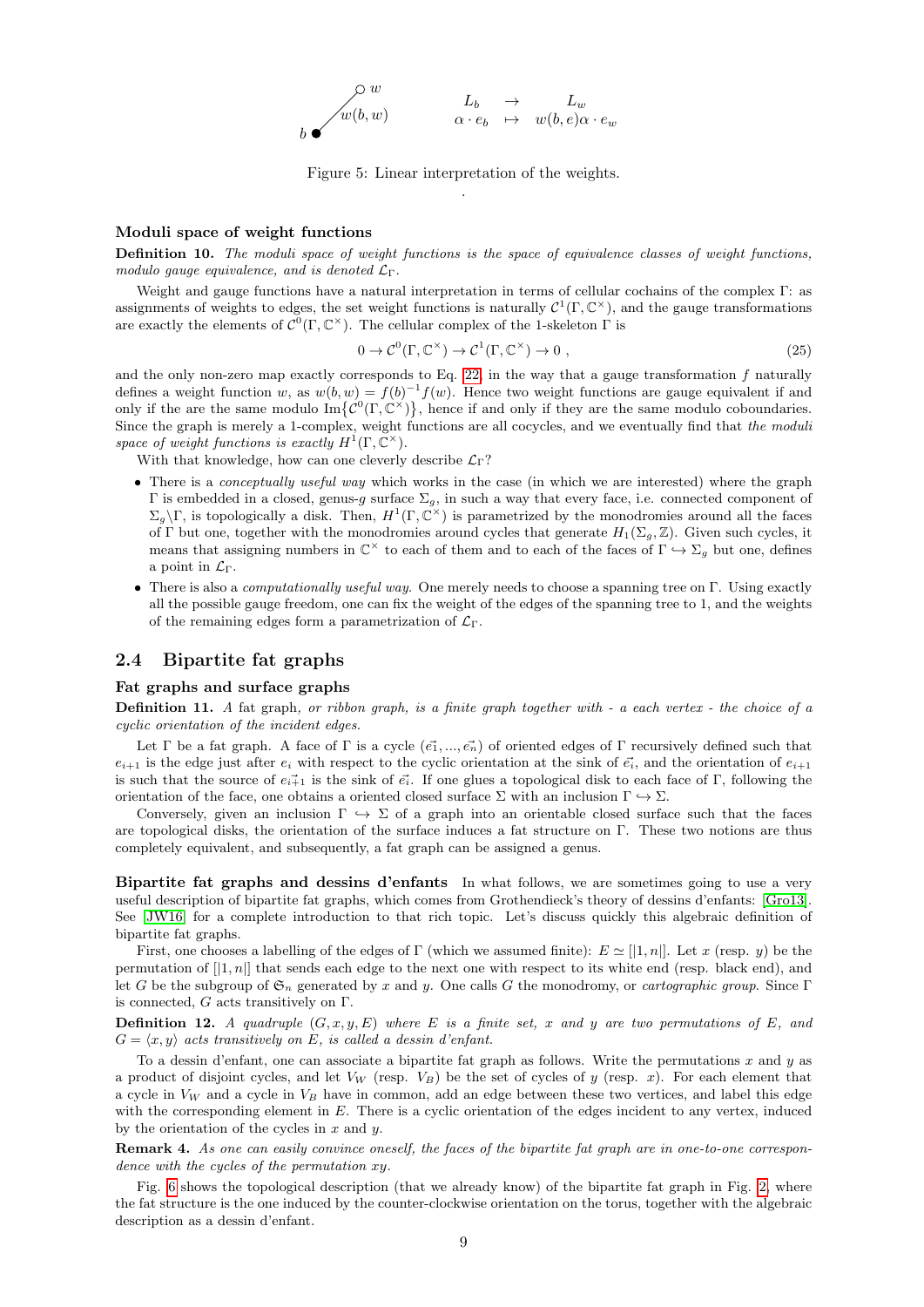

(Counterclockwisely orientated torus)

<span id="page-9-1"></span>Figure 6: Topological and algebraic descriptions of the bipartite fat graph of Fig. [2](#page-6-0)

#### <span id="page-9-0"></span>2.5 Poisson structures

Intersection pairing and Poisson structures The space of homology classes of (oriented) loops on an oriented surface  $\Sigma$  carries an *intersection form*, also called intersection pairing, from which one can derive interesting Poisson brackets. Two smooth loops intersecting transversally can be assigned an intersection number, which is a possibly negative integer. It counts the number of intersection of the two loops, with sign: since the surface is oriented, an intersection can be *positive* or *negative*, and the total number is a sum of  $+1$  or  $-1$ , one for each intersection. Because each local contribution is antisymmetric in its factors, the intersection pairing is also antisymmetric. It is a fact that it is well-defined on homology classes of loops on the surface, and define an antisymmetric bilinear form in  $H_1(\Sigma, \mathbb{Z})$ . We will denote it

$$
\epsilon: H_1(\Sigma, \mathbb{Z}) \wedge H_1(\Sigma, \mathbb{Z}) \to \mathbb{Z} \ . \tag{26}
$$



(Counterclockwisely orientated torus)

Figure 7: Some examples of the intersection pairing on  $H_1(T^2, \mathbb{Z})$ .

One can define a (holomorphic) Poisson bracket on  $\mathcal{L}_{\Gamma}$  by specifying it on the coordinate functions on  $\mathcal{L}_{\Gamma}$ , and then extend it using linearity and Leibniz rule.

Since  $\mathcal{L}_{\Gamma} = H^1(\Gamma, \mathbb{C}^{\times}) = \text{Hom}(H_1(\Sigma, \mathbb{Z}), \mathbb{C}^{\times})$ , coordinate functions on  $\mathcal{L}_{\Gamma}$  are the monodromies along some loops that generate  $H_1(\Gamma, \mathbb{Z})$ . Let  $W_L \in H^1(\Sigma, \mathbb{C}^\times)$  be the monodromy along the loop  $L \in H_1(\Sigma, \mathbb{Z})$ . It is a function:

$$
W_L: \mathcal{L}_\Gamma \to \mathbb{C}^\times \ . \tag{27}
$$

which associates, to each equivalence class of weight function in  $\mathcal{L}_{\Gamma}$ , the monodromy of the latter along L. To be very explicit, write:

$$
L = ((b_1, w_1), (w_1, b_2), (b_2, w_2), ..., (b_n, w_n), (w_n, b_1))
$$
\n(28)

and chose a representative w of some class  $[w] \in \mathcal{L}_{\Gamma}$ . Then

<span id="page-9-2"></span>
$$
W_L([w]) = \frac{w(b_1, w_1)w(b_2, w_2)...w(b_n, w_n)}{w(b_2, w_1)...w(b_n, w_{n-1})w(b_1, w_n)}.
$$
\n(29)

The value of  $W_L$  does not depend on the particular representative w of [w] since a gauge transformation amounts to the same factor in the numerator and the denominator of [29.](#page-9-2)

Now we use the fact that we have an embedding of  $\Gamma$  in the surface  $\Sigma$ , as follows. A loop in  $\Gamma$ , i.e. an element of  $H_1(\Gamma, \mathbb{Z})$  defines a loop in  $\Sigma$  (thanks to the inclusion), i.e. an element of  $H_1(\Sigma, \mathbb{Z})$ , on which there is an intersection pairing. Hence it makes sense to define the Poisson bracket as:

$$
\{W_{L_1}, W_{L_2}\} = \epsilon(L_1, L_2)W_{L_1}W_{L_2} .
$$
\n(30)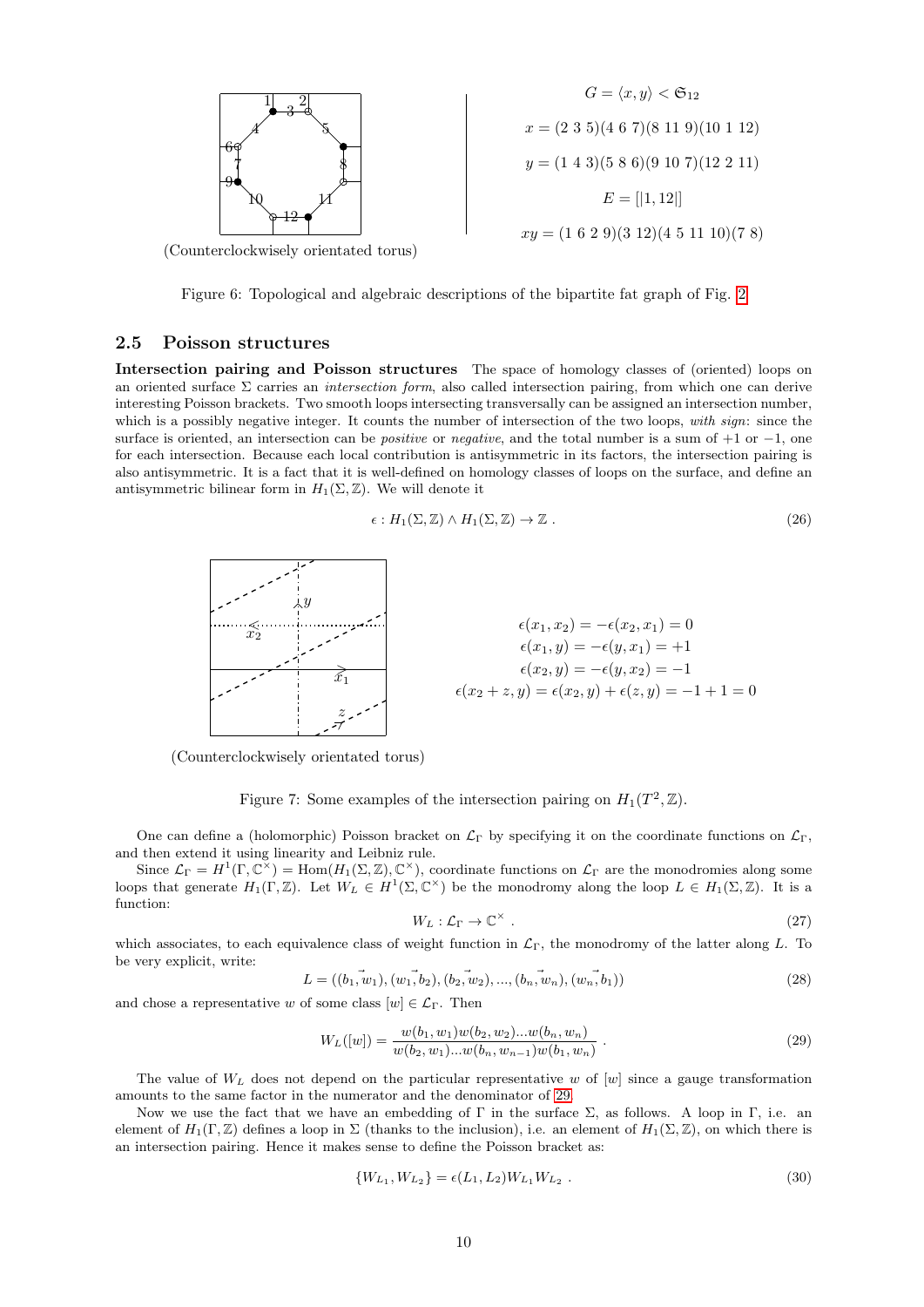Global definition of the Poisson structure on  $\mathcal{L}_{\Gamma}$  Let  $\Gamma \hookrightarrow \Sigma$  be the embedding of a bipartite graph in a torus in such a way that the faces are topological disks. The interesting Poisson structure on  $\mathcal{L}_{\Gamma}$  (we will see later why it's interesting) is not the one induced by the intersection pairing on  $H_1(\Sigma, \mathbb{Z})$  but a twisted one, induced by the intersection pairing on  $H_1(T^2, \tilde{\Sigma}_{\Gamma})$ , with  $\tilde{\Sigma}_{\Gamma}$  a conjugate surface obtained from the bipartite fat graph  $\Gamma \hookrightarrow T^2$ .

One starts with the bipartite fat graph  $\Gamma$  and reverts the cyclic orientation at each white vertex. Then one glues 2-cells along the faces of this new bipartite fat graph, and the resulting closed surface is  $\Sigma_{\Gamma}$ . In Fig. [8,](#page-10-1) we present this procedure for the embedding of Fig. [2.](#page-6-0) One should note that even if in this case  $\tilde{\Sigma}_{\Gamma}$  is also a 2-torus, in general the genus of  $\tilde{\Sigma}_{\Gamma}$  can be anything, and does not need to correspond to the genus of  $\Sigma$ .



<span id="page-10-1"></span>Figure 8: The untwisting procedure for the fat bipartite graph of Fig. [2.](#page-6-0)

This untwisting procedure merely changes the fat structure of the fat bipartite graphs (and it is obviously involutive). The underlying graph stays untouched, but now one has a new embedding of the same graph into another surface (which is such that the faces are topological disks):

$$
T^2 \leftrightarrow \Gamma \leftrightarrow \Sigma_{\Gamma} \tag{31}
$$

Let's denote  $\epsilon_{\Sigma_{\Gamma}}$  the intersection pairing on  $\Sigma_{\Gamma}$ . The Poisson bracket on  $\mathcal{L}_{\Gamma}$  in which we're interested is defined as:

<span id="page-10-3"></span>
$$
\{W_{L_1}, W_{L_2}\} = \epsilon_{\Sigma_{\Gamma}}(L_1, L_2) W_{L_1} W_{L_2} .
$$
\n(32)

Remark 5. Link with mirror symmetry? Maybe in an Appendix? Why are we only considering tori ?? Is there a link between super-conformality and integrability??

<span id="page-10-2"></span>Remark 6. In remark [4](#page-8-2) we emphasized the fact that the faces of the bipartite fat graph correspond to the cycles of the permutation xy. In the conjugated surface, these are the cycles of  $(x')^{-1}y'$ . The latter permutation correspond to the following procedure: starting from any edge, turn maximally right (or, go to the edge directly after it) at its black endpoint, then turn maximally left (or, go to the edge directly before this new edge) at the white endpoint of the new edge, and repeat until one comes back to the original edge. These special paths are called zig-zag paths. The zig-zag paths of the original bipartite graph are also correspondingly mapped to the boundary of faces in the one one the conjugated surface:  $x^{-1}y = x'y'$ .

## <span id="page-10-0"></span>2.6 Local definition of the Poisson structure

The Poisson structure defined above using the intersection pairing on the conjugated surface  $\Sigma_{\Gamma}$  is, as such, difficult to handle. To actually compute the Poisson bracket of two functions on  $\mathcal{L}_{\Gamma}$ , it goes without saying that it would be nice to have a more straightforward way than derive the conjugated surface, and then use its intersection pairing. Luckily, there is a local definition of this Poisson bracket that allows for calculations.

**Definition 13.** Let v be a vertex in a graph  $\Gamma$ , and let  $\vec{e_1}, \dots, \vec{e_n}$  be the edges incident to v oriented in such a way that  $v$  is their source. We define the following abelian group at  $v$ .

$$
\mathbb{A}_v = \left\{ \sum n_i \vec{e_i} \vert \sum n_i = 0, n_i \in \mathbb{Z} \right\} \ . \tag{33}
$$

It is generated by the  $(\vec{e_i} - \vec{e_i})$  for  $1 \leq i < j \leq n$ .

**Proposition 2.** Let  $\Gamma$  be a fat graph, and let v be a vertex of  $\Gamma$ . There is a unique skew-symmetric bilinear form  $\delta_v : \mathbb{A}_v \wedge \mathbb{A}_v \to \frac{1}{2}\mathbb{Z}$ , such that if the triple  $(\vec{e_i}, \vec{e_j}, \vec{e_k})$  is positively oriented, and if  $\gamma_l = \vec{e_j} - \vec{e_i}$  and  $\gamma_r = \vec{e_k} - \vec{e_i}$ , then  $\delta_v(\gamma_r \wedge \gamma_l) = \frac{1}{2}$ .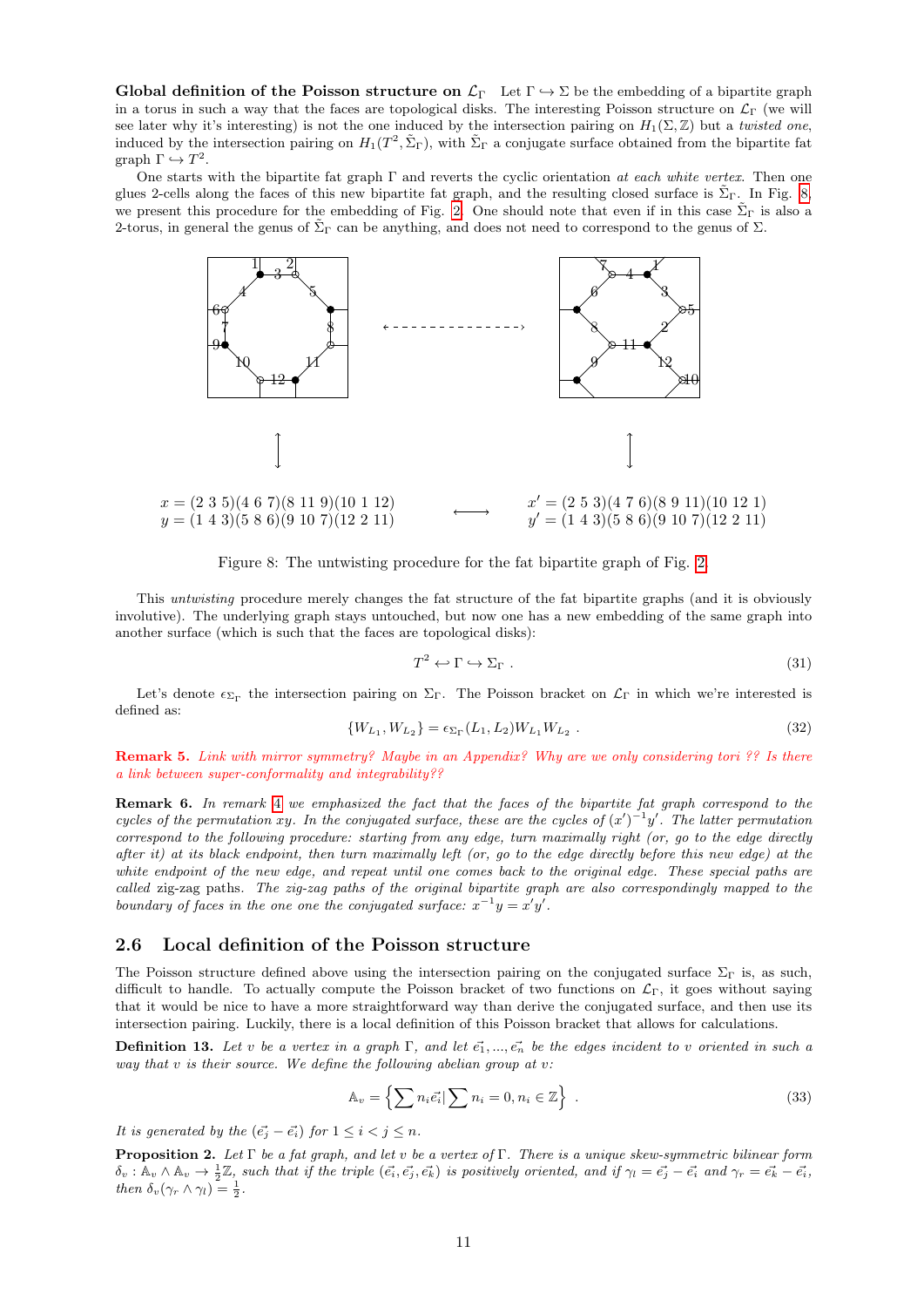

*Proof.* Let  $(x_1, ..., x_m)$  be the cyclically ordered set of endpoints of edges incident to v, and let  $\gamma_i$  be the path  $x_ivx_{i+1}$ . The  $\gamma_1, ..., \gamma_m$  generate  $\mathbb{A}_v$ , and  $\sum_i \gamma_i = 0$ . Imposing

$$
\delta_v(\gamma_i \wedge \gamma_{i+1}) = \frac{1}{2} \tag{34}
$$

 $\Box$ 

completely defines  $\delta_v$ , and since  $\sum_i \gamma_i$  is in the kernel of  $\delta_v$ , the latter is well-defined on  $\mathbb{A}_v$ .  $\Box$ 

**Definition 14.** For any  $L_1$  and  $L_2$  two oriented loops on  $\Gamma$  a bipartite fat graph, set

$$
\epsilon(L_1, L_2) = \sum_v \text{sgn}(v) \delta_v(L_1, L_2) , \qquad (35)
$$

where the suns runs over all vertices shared by  $L_1$  and  $L_2$ , and where  $sgn(v)$  is 1 (resp. -1) if v is a white (resp. black) vertex.

**Proposition 3.** This  $\epsilon$  coincides with the intersection pairing on the conjugated surface  $\epsilon_{\Sigma_{\Gamma}}$ .

Proof. See the Appendix of [\[GK13\]](#page-22-0).



Figure 9: Examples of local contributions to the pairing.

# <span id="page-11-0"></span>3 Bipartite fat graphs on  $\mathbb{T}^2$ : cluster structure and integrability

In the following, we restrict to the cases in which the genus of the bipartite fat graph is one, equivalently, in which there is an embedding of a bipartite graph on a real torus  $T<sup>2</sup>$  such that the faces are topological disks. Most of the results are known in that case, and not necessarily easy to extend, and moreover, the integrability of the dynamical system we will define relies on Pick's theorem which does not exist in higher dimension (genus), at least in such a nice form.

## <span id="page-11-1"></span>3.1 The cluster nature of the dimer model

Recall that in Section ?? we have defined the modified partition function corresponding to a bipartite graph embedded in surface such that the faces are topological disks, together with a weight function. Moreover, in Section [2.4,](#page-8-3) we have shown that bipartite graphs embedded in surfaces in such a way that the faces are topological disks are actually exactly the same thing as bipartite fat graphs, hence in the end we have defined a modified partition function  $Z_{\Gamma}$  corresponding to any bipartite fat graph  $\Gamma$ , together with a weight function.

Let g be the genus of the fat graph  $\Gamma$  (i.e., the genus of the closed surface  $\Sigma$  it defines). The modified partition function is a Laurent polynomial in 2g variables which keep track of the winding around  $H_1(\Sigma, \mathbb{Z})$ , and the coefficient of this polynomial depend on the weight function w. Actually, the whole point of defining the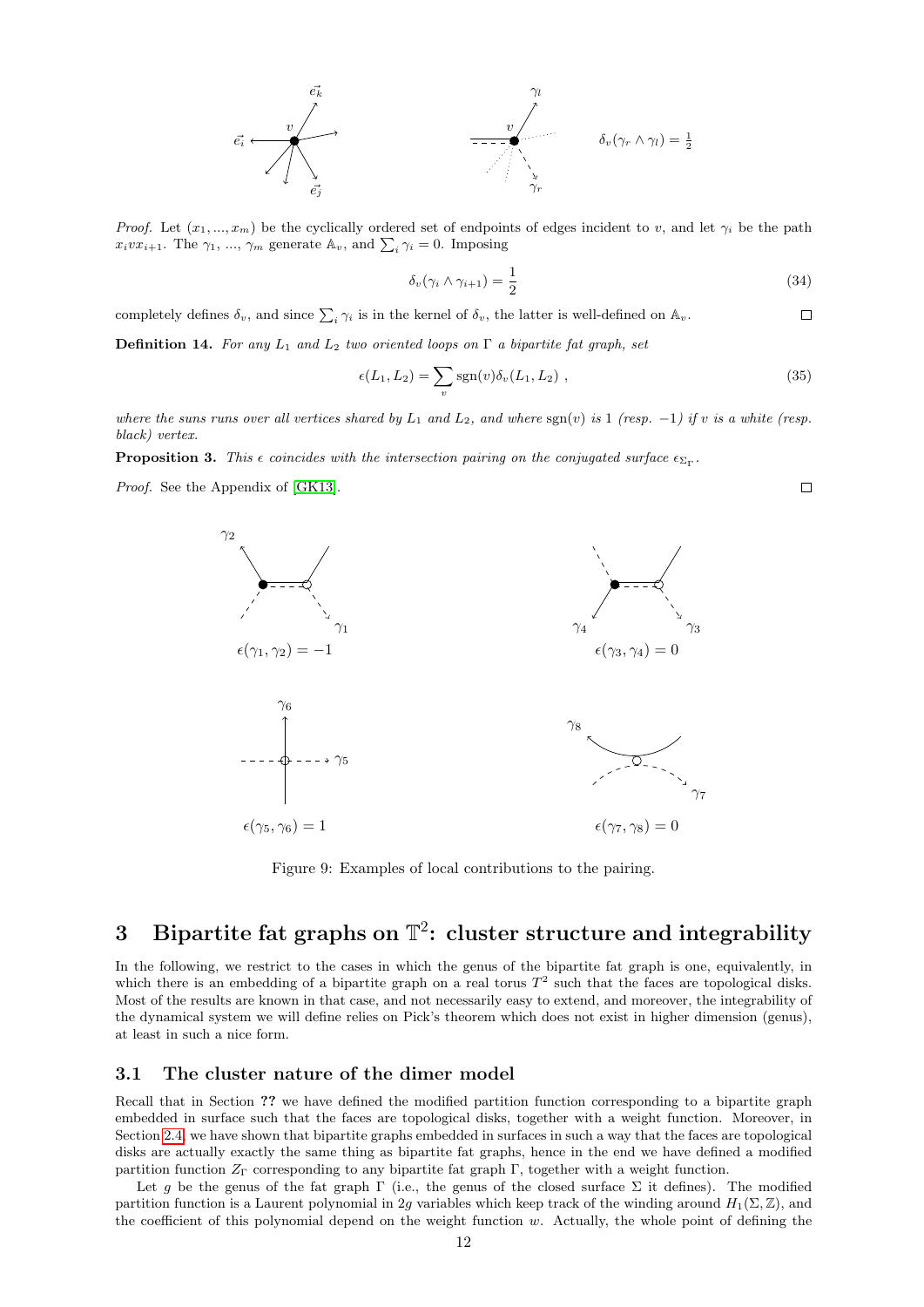modified partition function instead of the simple partition function was that the modified one does not depend on the weight function itself, but merely on its class in  $H^1(\Gamma, \mathbb{C}^\times)$ .

The degree of a monomial in  $Z_{\Gamma}$  defines a point in  $\mathbb{Z}^{2g}$ , and the convex hull of the set of points corresponding to all the monomials in  $Z_{\Gamma}$  is called the *Newton polyhedron* of  $Z_{\Gamma}$ .

There is quite a lot freedom in the choice of the 2g variables that keep track of the winding - equivalently, there is freedom in the choice of the fundamental domain used to compute  $Z_{\Gamma}$ . In the end, it translates to the natural action of  $\mathbb{Z}^{2g} \rtimes SL(2g, \mathbb{Z})$  on the lattice  $\mathbb{Z}^{2g}$  (the first factor correspond to translations and the second to linear transformations).

Hence a bipartite fat graph defines a class of Newton polyhedra up to  $\mathbb{Z}^{2g} \rtimes SL(2g, \mathbb{Z})$ .

Definition 15. Two bipartite fat graphs are said to be equivalent if they define the same class of Newton polyhedra up to  $\mathbb{Z}^{2g} \rtimes \mathrm{SL}(2g,\mathbb{Z})$ .

In each equivalence class of bipartite fat graphs there are minimal bipartite fat graphs, which have a minimal number of faces.

Proposition 4. There exist elementary transformations of the bipartite fat graph, namely the presented-below spider moves or shrinking/adding a 2-valent vertex, that do not change the equivalence class. Moreover, any two equivalent minimal bipartite fat graphs on a 2-torus are related by a sequence of these elementary transformations.

Proof. This proposition is a consequence of a theorem given in [\[Thu04\]](#page-22-9). In this paper, Thurston defines a studies triple crossing diagrams, which are unions of isotopy classes of arcs in a disk realizing a matching of n in and n out points placed on the boundary of the disk. The theorem is that:

- 1. In a disk with  $2n$  such points on the boundary, all n! matchings of in endpoints with *out* endpoints are achieved by minimal triple crossing diagrams.
- 2. Any two minimal triple point diagram with the same matching of the endpoints are related by a sequence of  $2 \leftrightarrow 2$  moves.

These  $2 \leftrightarrow 2$  moves are combinatorial transformations of triple diagrams which becomes spider moves when expressed in the language of bipartite graphs. Let us refer to [\[GK13\]](#page-22-0) for more details on this.  $\Box$ 

A spider move is either the transformation of the bipartite fat graph presented in Fig. [10,](#page-12-0) or the one with black vertices replaced by white ones, and vice-versa.



<span id="page-12-0"></span>Figure 10: A spider move

On the other, one of the many shrinking/adding a 2-valent vertex moves is described in Fig. [11.](#page-12-1) There are many of these move because beside exchanging black and white vertices the splitting of the n edges adjacent to a vertex can be done in  $\binom{n}{2}$  different ways.



<span id="page-12-1"></span>Figure 11: Shrinking/adding a 2-valent vertex

Two bipartite fat graphs related through a sequence of these elementary transformations can be quite different: for example, the two graphs shown in Fig. [12](#page-13-1) are equivalent. Starting from the one on the left, doing a spider move at the greyed face and then removing two two-valent vertices yield the bipartite fat graph on the right. Note that the total number of edges is not preserved. As one could check by computing the (modified) partition function of the dimer model, the number of dimer configurations is not preserved either (it is nine one the left, and eight on the right). However, these two bipartite fat graphs define the same class of Newton polygon, as it can, once again, be checked explicitly.

In fact, there is more: for each of these elementary transformation  $\Gamma \mapsto \Gamma'$  of bipartite fat graphs, there is a way to map the original face weights (that parametrize  $H^1(\Gamma, \mathbb{C}^\times)$ ) to the face weights of  $\Gamma'$ , in such a way that the modified partition function is invariant under this procedure. In the case of adding/removing 2-valent vertex, it is easy: one merely has to leave the face weights as they were. In the case of the spider moves, the transformation of the face weights is more interesting, and is given in Fig. [13.](#page-13-2)

A face weight transformation as the one shown in Fig. [13](#page-13-2) defines a so-called cluster Poisson birational *isomorphism*  $i_{\Gamma,\Gamma'} : \mathcal{L}_{\Gamma} \dashrightarrow \mathcal{L}_{\Gamma'}$ , along which most of the spaces  $\mathcal{L}_{\Gamma}$  and  $\mathcal{L}_{\Gamma'}$  can be identified.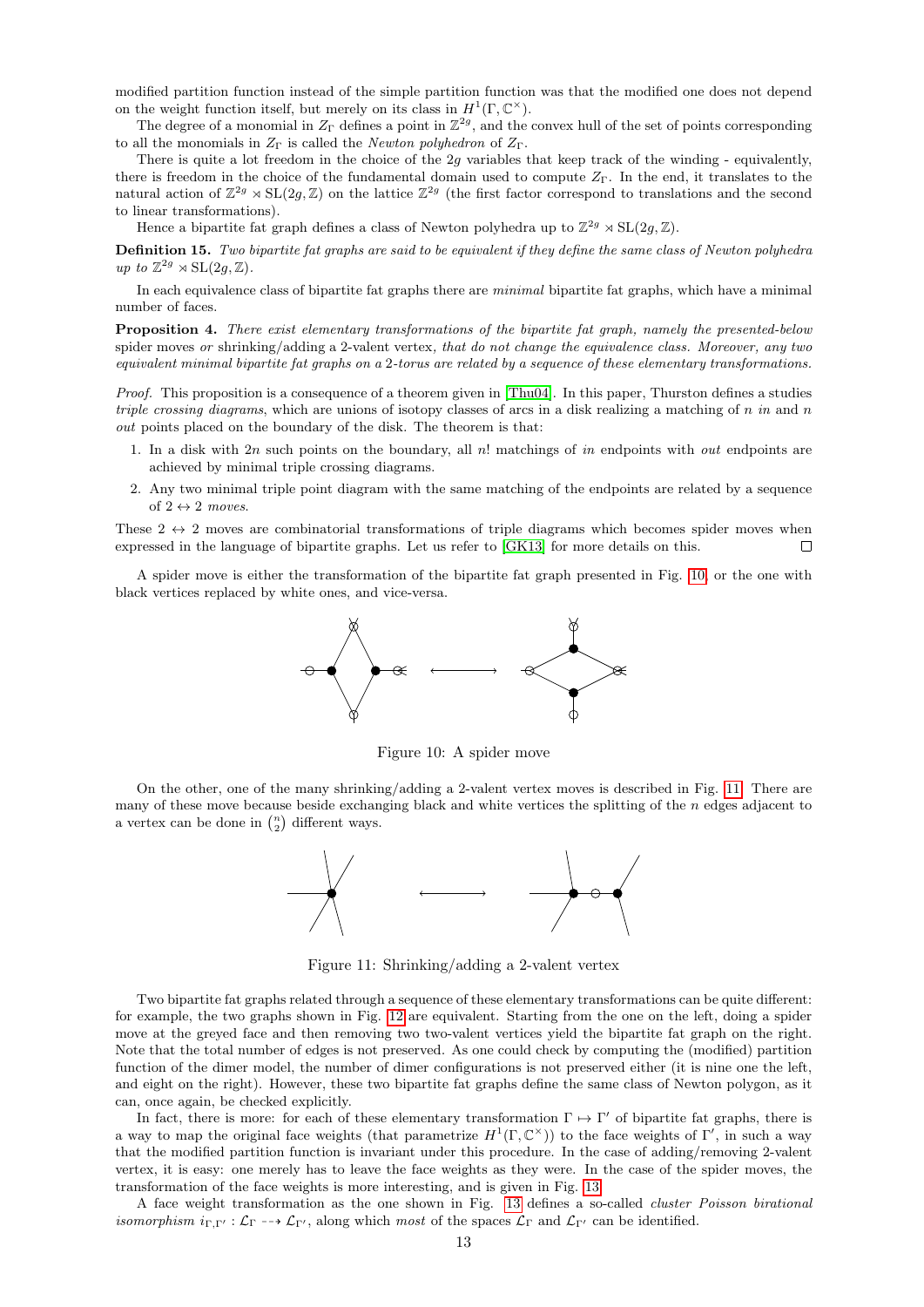

<span id="page-13-1"></span>Figure 12: Two graphs related by elementary transformations



<span id="page-13-2"></span>Figure 13: Distinguished edge weights modifications through a spider move.

**Definition 16.** Let  $\Delta$  be a Newton polyhedral in  $\mathbb{Z}^{2g}$ , and let  $|\Gamma|$  be the equivalence class of all bipartite fat graphs on  $\Sigma_g$  corresponding to  $\Delta$ . Let  $\mathcal{X}_\Delta$  be the space

$$
\mathcal{X}_{\Delta} = \mathrm{II}_{\Gamma \in |\Gamma|} \mathcal{L}_{\Gamma} / (\sim) , \qquad (36)
$$

where ∼ describes the identifications corresponding to the birational isomorphisms coming from the elementary transformations.

The space  $\mathcal{X}_{\Delta}$  has a special structure: it is said to be a cluster X-variety.

Proposition 5. The Poisson bracket is preserved via the Poisson birational isomorphisms, hence it induces a Poisson bracket on  $\mathcal{X}_\Delta$ . The Poisson manifold  $(\mathcal{X}_\Delta, \{\cdot, \cdot\})$  is the phase space of the dynamical system corresponding to the polyhedron  $\Delta$ .

Proof. Proof of the preservation of the Poisson bracket.

## <span id="page-13-0"></span>3.2 Casimirs

As introduced in remark [6,](#page-10-2) a zig-zag path on a bipartite fat graph Γ is an oriented path that turns maximally left at each white vertex and maximally right at each black vertex. We also emphasized that such a path on Γ corresponds to a face in the conjugated surface, hence it is in the kernel of the intersection pairing.



Figure 14: Part of a zig-zag path.

**Proposition 6.** If L is a zig-zag loop on a bipartite fat graph then  $W_L$  (the monodromy along L) is in the center of the Poisson bracket, meaning that such a function Poisson commute with every other function.

Proof. Clear from the introduction of this paragraph and the definition of the Poisson bracket in Eq. [32.](#page-10-3)  $\Box$ 

In other words, for a given bipartite graph the  $W_L$  are Casimirs of the Poisson bracket on  $\mathcal{L}_{\Gamma}$ . There is a relation between them which is  $\prod W_L = 1$ , where the product runs over all the zig-zag loops of Γ.

ZZL That this relation exists is merely a translation of the fact each edge appears exactly twice in this product: once for each orientation. See Fig. [15](#page-14-2) for an explicit example.

Under the assumption of minimality of  $\Gamma \hookrightarrow \Sigma$ , it can be proven that the zig-zag loops are not self-intersecting, and that any two distinct lifts of zig-zag paths in the universal cover of  $\Sigma$  intersect at most once. Zig-zag loops are then in 1 : 1 correspondence with the elementary boundary segments of the Newton polyhedron ∆. Recall that  $\Delta$  is drawn in a vector space which is naturally identified with  $H_1(\Gamma, \mathbb{R})$ . The homologies of the zig-zag loops form the coordinates of the boundary vectors of ∆. Compare for example the homologies of the zig-zag loops given below the graphs in Fig. [15](#page-14-2) and the corresponding Newton polygon in Fig. [4.](#page-7-1)

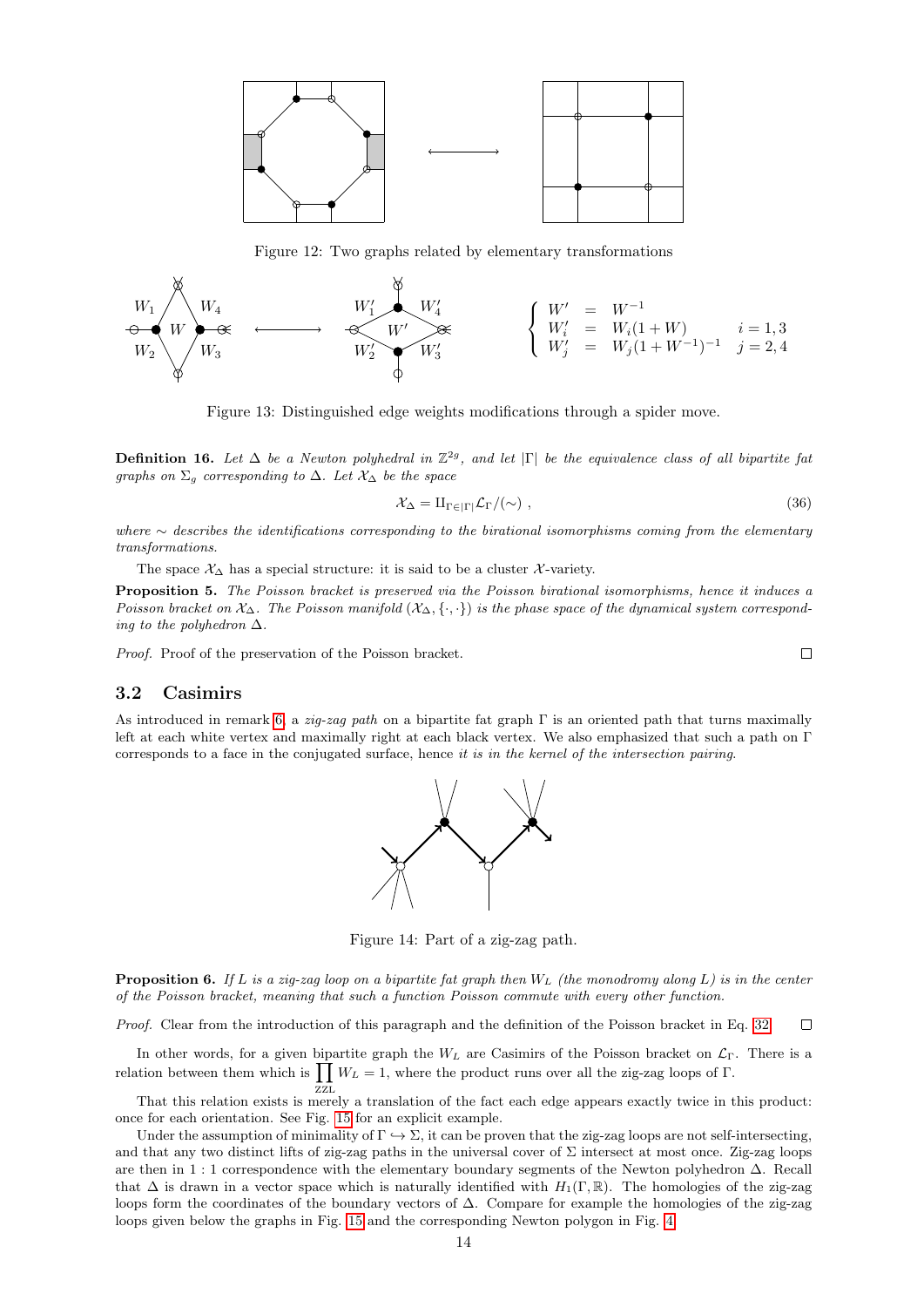

<span id="page-14-2"></span>Figure 15: The four zig-zag paths of the bipartite fat graph in Fig. [2.](#page-6-0)

Remark 7. The sets of Casimirs of the Poisson brackets on  $\mathcal{L}_{\Gamma}$  for different equivalent  $\Gamma$  glue naturally under the cluster Poisson birational isomorphisms, and give rise to Casimirs on the whole phase space  $(\mathcal{X}_{\Delta}, \{\cdot, \cdot\})$ .

## <span id="page-14-0"></span>3.3 Hamiltonians and integrability

Recall that the modified partition function of a bipartite fat graph on  $\mathbb{T}^2$  (or, which is the same, of its equivalence class modulo elementary transformations) is a Laurent polynomial in two variables. Its coefficients depend on the cohomology class of a weight function on the edges of the graph.

Each monomial in the modified partition function correspond to a point in the corresponding Newton polygon ∆. Points on the boundary of ∆ correspond more or less to Casimirs of the Poisson bracket TO EXPLAIN . Coefficients corresponding to points inside  $\Delta$  are the Hamiltonians of the system.

Let's write it in another equivalent way. The modified partition function can be written

$$
Z_{D_0} = \sum_{\mathcal{D}\mathcal{C}} \sigma(D) \frac{\mathcal{E}(D)}{\mathcal{E}(D_0)},\tag{37}
$$

where the sum runs over all D dimer configurations, and where  $D_0$  is (for now) an arbitrary reference dimer configuration. The ratio of energies of D and  $D_0$  is the monodromy along the 1-chain  $D - D_0$ , that we are conventionally writing  $L_{D-D_0}$ . Hence we can rewrite:

$$
Z_{D_0} = \sum_{DC} \sigma(D) L_{D-D_0} . \qquad (38)
$$

Now that we are dealing with 1-chains (on the graph) instead of dimer configurations, we can assign to each 1-chain its homology class in  $H_1(\mathbb{T}^2, \mathbb{Z})$  induced by the embedding  $\Gamma \hookrightarrow \mathbb{T}^2$ , and decompose:

<span id="page-14-3"></span>
$$
Z_{D_0} = \sum_{a \in H_1(\mathbb{T}^2, \mathbb{Z})} \sigma(a) \tilde{H}_{a, D_0} . \tag{39}
$$

where  $\sigma(a)$  is a sign  $\pm 1$ , and  $\tilde{H}_{a,D_0}$  is the sum of all the  $L_{D-D_0}$  for 1-cycles  $D-D_0$  whose homology on  $\mathbb{T}^2$  is a.

Suppose one has chosen a basis  $x, y$  of  $H_1(\mathbb{T}^2, \mathbb{Z})$ . Then any  $a \in H_1(\mathbb{T}^2, \mathbb{Z})$  can be written as a pair  $(a, b)$ , and Eq. [39](#page-14-3) becomes:

<span id="page-14-4"></span>
$$
Z_{D_0} = \sum_{(a,b)\in\mathbb{Z}^2} \sigma(a,b) H_{(a,b),D_0} x^a y^b . \tag{40}
$$

By definition of the Newton polygon ∆ corresponding to this class of bipartite fat graphs, the sum in Eq. [40](#page-14-4) is zero outside ∆, hence:

$$
Z_{D_0} = \sum_{(a,b)\in\Delta} \sigma(a,b) H_{(a,b),D_0} x^a y^b . \tag{41}
$$

<span id="page-14-5"></span>**Proposition 7.** The  $H_{(a,b),D_0}$  for  $(a,b) \in \mathring{\Delta}$  are the Hamiltonians of the integrable system. There exists a good choice of  $D_0$  such that the Hamiltonians:

- 1. Poisson commute.
- 2. are exactly enough for the dynamical system to be integrable  $\hat{a}$  la Liouville.
- 3. are linearly independent.

In order to preserve these notes from becoming as long as the original article on the subject, we are going to stay very sketchy in proving this last proposition [7.](#page-14-5) One can of course always mine [\[GK13\]](#page-22-0) for more details.

#### <span id="page-14-1"></span>3.3.1 The Hamiltonians Poisson-commute

Let  $(a_1, b_1)$  and  $(a_2, b_2)$  be two points in the Newton polygon  $\Delta$ . We want to prove that:

<span id="page-14-6"></span>
$$
\{H_{(a_1,b_1),D_0},H_{(a_2,b_2),D_0}\}=0.
$$
\n(42)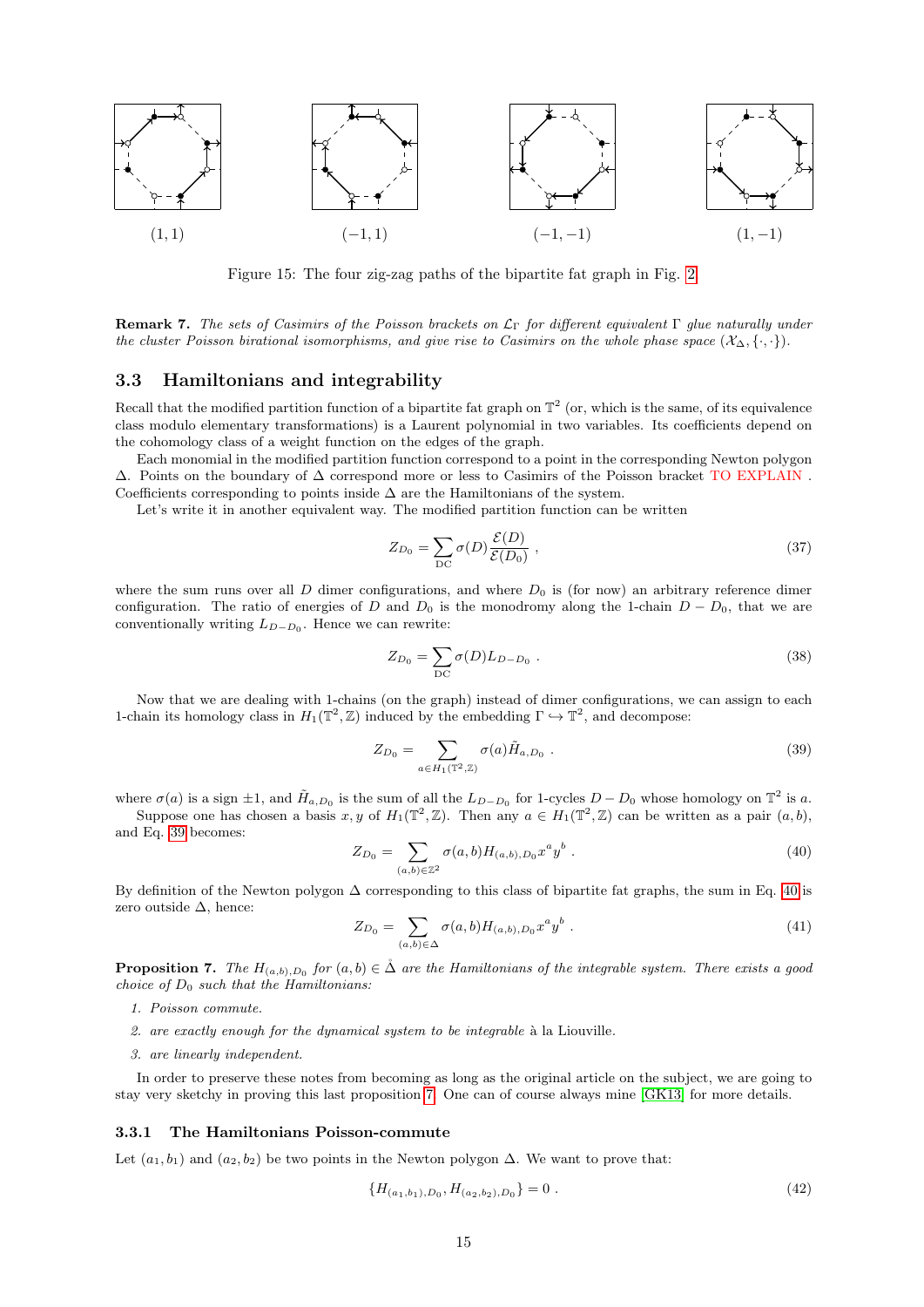The Hamiltonian  $H_{(a_i,b_i),D_0}$  is the sum of monodromies along the 1-cycles  $D - D_0$  that have homology  $(a_i,b_i)$ . Hence [42](#page-14-6) becomes:  $\sqrt{ }$ 

<span id="page-15-0"></span>
$$
\left\{\sum_{D|[D-D_0]=(a_1,b_1)} L_{D-D_0}, \sum_{D|[D-D_0]=(a_2,b_2)} L_{D-D_0}\right\} = 0.
$$
\n(43)

The idea of the proof of Eq. [42](#page-14-6) is to expand the bracket in Eq. [43](#page-15-0) and pair the terms that appear in such a way that each pair is zero. One constructs an involution on the space of dimer configurations of a given homology, such that if D denotes the image of D under this involution, and if  $D_1$  (resp.  $D_2$ ) has homology  $(a_1, b_1)$  (resp.  $(a_2, b_2)$ , then:

<span id="page-15-1"></span>
$$
\{L_{D_1 - D_0}, L_{D_2 - D_0}\} + \{L_{\tilde{D}_1 - D_0}, L_{\tilde{D}_2 - D_0}\} = 0.
$$
\n(44)

It is clear that if we manage to prove this last fact, then Eq. [42](#page-14-6) will hold.

Construction of the involution Let  $D_1$  and  $D_2$  be two dimer configurations on a bipartite graph  $\Gamma$  on a torus. The 1-cycle  $D_1 - D_2$  is a disjoint union of:

- 1. homologically non-trivial loops,
- 2. homologically trivial loops,
- 3. edges shared by both dimer configurations  $D_1$  and  $D_2$ .

The involution assigns to  $(D_1, D_2)$  another pair of dimer configurations, denoted  $(\tilde{D}_1, \tilde{D}_2)$  and constructed as follows. For any edge e belonging to a topologically trivial loop of  $D_1 - D_2$ , one switches the labels: if e belongs to  $D_1$ , then one makes it belong to  $\tilde{D}_2$  and if it belongs to  $D_2$  then one declares that is also belongs to  $\tilde{D}_1$ . All other edges keep their labels. It is obvious that this procedure is an involution. Moreover, Eq. [44](#page-15-1) holds.

Two easy checks In order to see that Eq. [44](#page-15-1) indeed holds, let us use the local definition of the Poisson bracket as in [2.6](#page-10-0) in order to write the left-hand side as:

<span id="page-15-2"></span>
$$
\sum_{v \in V(\Gamma)} sgn(v) \left( \delta_v (D_1 - D_0, D_2 - D_0) + \delta_v (\tilde{D}_1 - D_0, \tilde{D}_2 - D_0) \right) \ . \tag{45}
$$

Now, let  $V_1$  (resp.  $V_2$ ,  $V_3$ ) be the set of vertices in Γ belonging to a homologically trivial loop (resp. homologically non-trivial loop, shared edge) of the 1-cycle  $D_1 - D_2$ , and let us split the sum in Eq. [45](#page-15-2) into three sums: one on  $\mathcal{V}_1$ , another on  $\mathcal{V}_2$  and the last on  $\mathcal{V}_3$ .

The point is that the involution we chose implies that the sum:

$$
\sum_{v \in \mathcal{V}_1} \text{sgn}(v) \left( \delta_v (D_1 - D_0, D_2 - D_0) + \delta_v (\tilde{D}_1 - D_0, \tilde{D}_2 - D_0) \right) \tag{46}
$$

is a sum of zeros, by antisymmetry and the local pairing. Moreover, the sum

$$
\sum_{v \in \mathcal{V}_3} \text{sgn}(v) \left( \delta_v (D_1 - D_0, D_2 - D_0) + \delta_v (\tilde{D}_1 - D_0, \tilde{D}_2 - D_0) \right) \tag{47}
$$

is also zero since at shared vertices the contributions of the dimer configurations  $D_1$  and  $D_2$  are exactly the same. Hence it remains to prove that

$$
\sum_{v \in \mathcal{V}_2} \text{sgn}(v) \left( \delta_v (D_1 - D_0, D_2 - D_0) + \delta_v (\tilde{D}_1 - D_0, \tilde{D}_2 - D_0) \right) \tag{48}
$$

is zero, in order to conclude the proof of Eq. [44.](#page-15-1)

## The last step of the proof

**Definition 17.** Let  $\phi : E \to \mathbb{R}$  be a function on the edges,  $\gamma$  an oriented path on  $\Gamma$  and v a vertex of  $\gamma$ . The bending of  $\phi$  at v is:

$$
b_v(\gamma, \phi) = \sum_{e \in R_v} \phi(e) - \sum_{e \in L_v} \phi(e) , \qquad (49)
$$

where  $R_v$  (resp.  $L_v$ ) denotes the set of edges incident to v which are on the right (resp. left) of  $\gamma$ , as one follows  $\gamma$  in the direction given by its orientation.

Now let X be the set of circular-order-preserving maps from the set of zig-zag paths to  $\mathbb{R}/\mathbb{Z}$ . Any map  $\alpha \in X$ yields a function:

$$
\begin{array}{rcl}\n\phi_{\alpha}: E(\Gamma) & \to & \mathbb{R} \\
e & \mapsto & \alpha_{r} - \alpha_{l}\n\end{array} \tag{50}
$$

where  $\alpha_r$  and  $\alpha_l$  are the two zig-zag paths passing through the edge e, according to Fig. [16.](#page-16-2)

**Proposition 8.** There is an  $\alpha \in X$  such that  $\phi_{\alpha}$  satisfies, for any simple topologically non-trivial loop  $\gamma$ :

$$
\sum_{v \in \gamma} b_v(\gamma, \phi_\alpha) = 0 \tag{51}
$$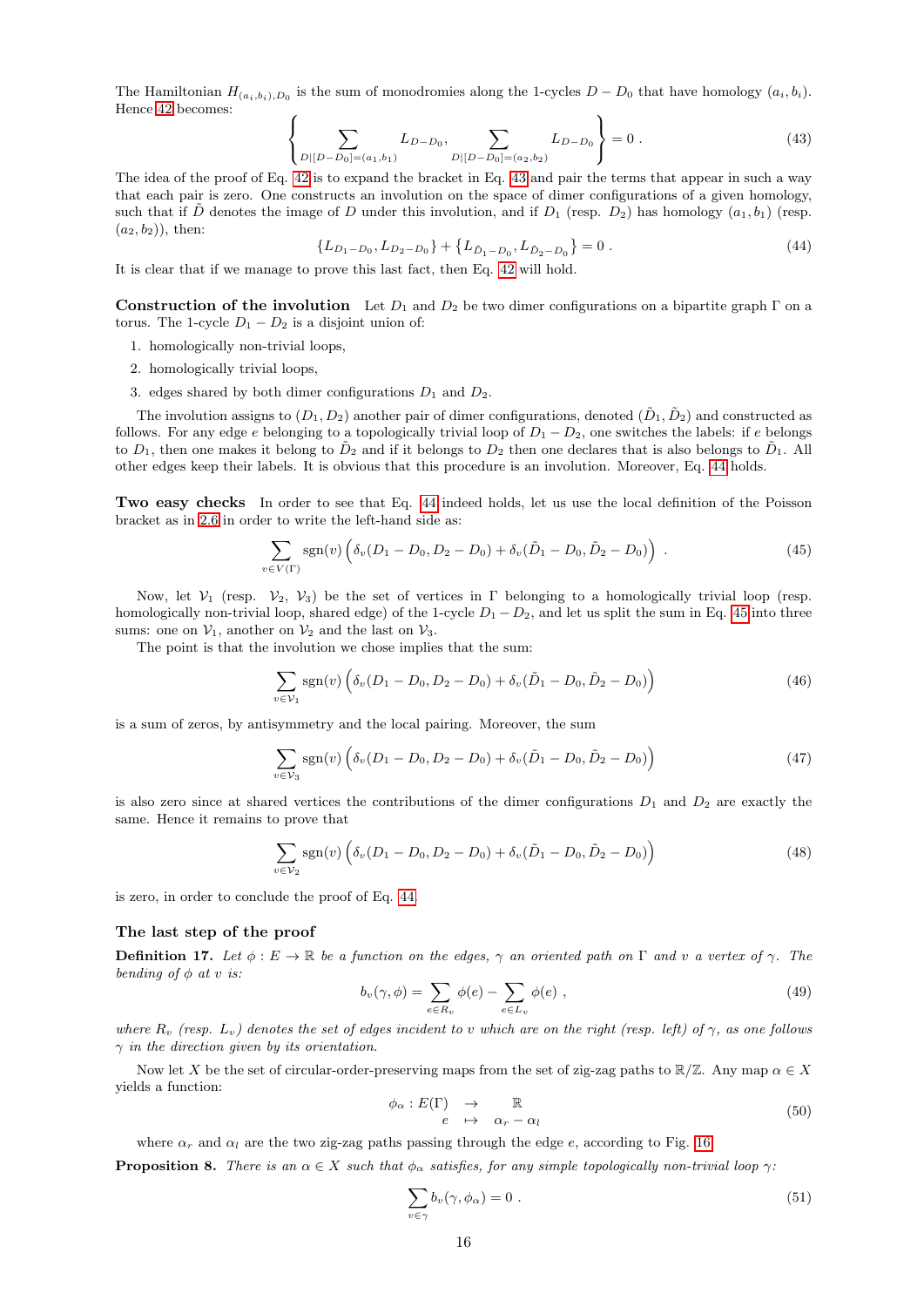

<span id="page-16-2"></span>Figure 16: Definition of  $\alpha_r$  and  $\alpha_l$ 

#### <span id="page-16-0"></span>3.3.2 Counting the Hamiltonians

We have seen in Sec. [3.2](#page-13-0) that monodromies along zig-zag loops are Casimirs of the Poisson bracket defined on  $\mathcal{X}_N$  for some Newton polygon N. The zig-zag loops are in 1 : 1 correspondence with the segments on the boundary of N. Hence there are as many independent Casimirs as the number of points on the boundary of  $N$ , minus one (since the product of the monodromies along all the zig-zag loops is 1).

One can prove - using the equivalence between minimal triple-crossing diagrams and minimal bipartite graphs on a torus, and results from [\[Thu04\]](#page-22-9), that the number of faces of a minimal bipartite graph Γ corresponding to a Newton polygon N is twice the area  $\mathcal{A}(N)$  of the latter. Hence the dimension of  $\mathcal{L}_{\Gamma}$  is  $2\mathcal{A}(N) + 1$  (one for every face but one, plus two for the generators of  $H_1(\Gamma, \mathbb{Z})$ , hence:

<span id="page-16-3"></span>
$$
\dim_{\mathbb{C}} \mathcal{X}_{\Delta} = 2\mathcal{A}(N) + 1. \tag{52}
$$

There is a formula known as Pick's theorem, which relates the area  $\mathcal{A}(N)$  of a simple convex polygon N with vertices in  $\mathbb{Z}^2$  to the number  $i(N)$  of its interior lattice points and the number  $b(N)$  of its boundary lattice points:

<span id="page-16-4"></span>
$$
2\mathcal{A}(N) = 2i(N) + b(N) - 2.
$$
 (53)

From the Eq. [52](#page-16-3) and Eq. [53,](#page-16-4) one deduces that:

$$
\dim_{\mathbb{C}} \mathcal{X}_N = 2i(N) + b(N) - 1 \tag{54}
$$

This implies that there is enough Hamiltonians, since once again  $e(N)-1$  is the number of independent Casimirs of the Poisson bracket, hence the latter equation expresses that there are as many Hamiltonians as half the dimension of the symplectic sheets of the (holomorphic) Poisson bracket.

Remark 8. Pick's theorem does not admit a straightforward generalisation to higher dimensions. If one considers that it does, for example as the Ehrhart-Macdonald reciprocity for Ehrhart polynomials, it is surely more difficult and not as generic as in the case of convex polygons.

#### <span id="page-16-1"></span>3.3.3 Spectral curves and the linear independence of the Hamiltonians

**Spectral curve and a compactification from** N Any modified partition function Z of a bipartite fat graph on a torus is a Laurent polynomial in variables x and y. Hence the zero locus of Z defines a algebraic curve in  $\mathbb{C}^\times \times \mathbb{C}^\times$  called the spectral curve. The Newton polygon N of Z yields a toric compactification of this spectral curve, in which one adds points at infinity corresponding to the lattice points in the boundary of  $N$ , in the following way.

Thanks to the action of  $\mathbb{Z}^2 \times SL_2(\mathbb{Z})$  on N, one can always assume that a given side of N lies on the horizontal axis, between the lattice points  $(0,0)$  and  $(k, 0)$ , with the rest of N in the upper-half part of the lattice. In the coordinates x, y corresponding to this representation of N, the modified partition function  $Z(x, y)$  can be written:

$$
Z(x, y) = Z_0(x) + yZ_1(x) + \dots + y^k Z_k(x) , \qquad (55)
$$

with the  $Z_i$  polynomials in x. The points at infinity have coordinates  $(x_\alpha, 0)$  where  $x_\alpha$  runs over the roots of the polynomial  $Z_0(x)$ . Doing this procedure for every face of N indeed compactifies the spectral curve  $\{Z=0\}$ .

The toric point of view The convex integral polygon N defines a complete projective toric surface N (possibly singular) together with a T-equivariant line bundle L over  $\mathcal N$  (see [\[Ful93\]](#page-22-10) for a general introduction to toric geometry).

The torus  $(\mathbb{C}^{\times})^2$  acts on N, and there is a unique 2-dimensional orbit which is itself a 2-torus. The complement of it is called the divisor at infinity  $\mathcal{N}_{\infty}$ . The shape of the latter is determined by the polygon N: the irreducible components are projective lines corresponding to the edges of  $N$ , and intersections match the vertices of  $N$ .

Since the toric surface contains the torus  $(\mathbb{C}^{\times})^2$  as a dense open subspace, it provides a compactification of the spectral curve, which coincides with the one presented in the previous paragraph.

Independence of the Hamiltonians Here even more than before we will stay sketchy to avoid having to give the lengthy technical details needed to properly define and prove the statements that follow. Let us refer to Section 7 of [\[GK13\]](#page-22-0) for more details.

Laurent polynomials corresponding to the given Newton polygon  $N$  define sections of the equivariant line bundle L over  $\mathcal N$ . The idea is that fixing the coefficients of these polynomials corresponding to monomials on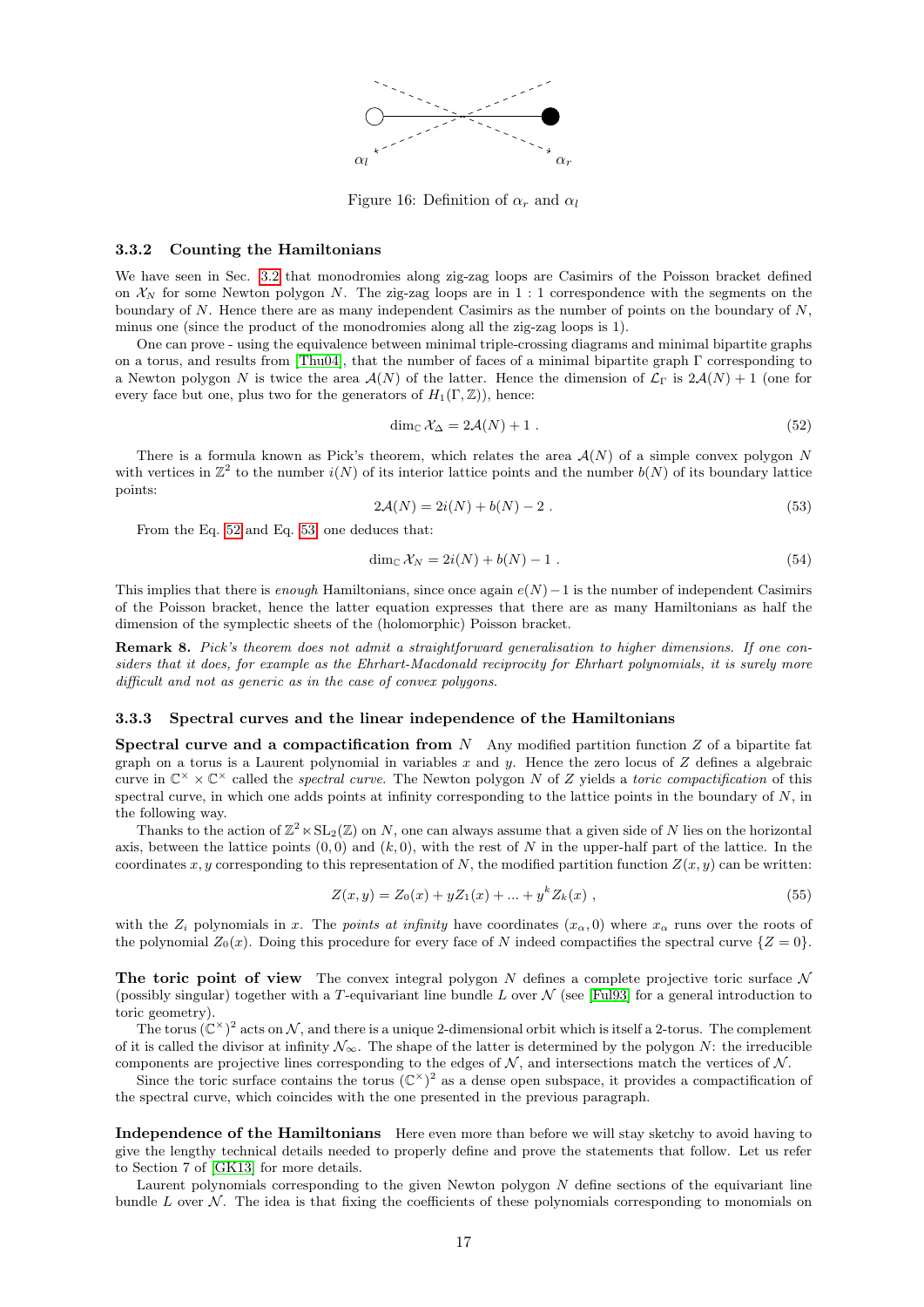the boundary of N amounts to fix the intersection of the curves defined by the zero locus of the section, with  $\mathcal{N}_{\infty}$ . Having done that, one can forget about the divisor at infinity and restrict to a curve in  $\mathbb{C}^{\times} \times \mathbb{C}^{\times}$ .

Changing the coefficient of the monomials corresponding to points in the interior of  $N$  does not change the prescribed intersection with  $\mathcal{N}_{\infty}$ , and that the corresponding action of the complex vector space generated by the points in the interior of  $N$  on the moduli space of curves corresponding to Laurent polynomials with fixed coefficients on the boundary of  $N$  is transitive. Since the Hamiltonians are the coefficients of the monomials corresponding to points in the interior of N, their differentials at a point of the moduli space generate the tangent space of the moduli space at this point, hence the Hamiltonians are linearly independent.

## <span id="page-17-0"></span>3.4 An explicit example

Consider again the bipartite graph  $\Gamma$  on  $\mathbb{T}^2$  in Fig. [17,](#page-17-1) and let us choose a spanning tree  $T \subset \Gamma$ . Let us use the gauge transformations to set the weight of the edges of the spanning tree to 1. The weights of the edges in  $\Gamma \backslash T$ then parametrize  $\mathcal{L}_{\Gamma}$ . On Fig. [17](#page-17-1) we show the chosen spanning tree with dashed lines, and give names to the weights of the remaining edges.



<span id="page-17-1"></span>Figure 17: The graph of the explicit example.

Zig-zag loops One can easily see that there are four distinct zig-zag loops on Γ. It is straightforward to compute their monodromy (keeping the convention that edges are oriented from black to white). The result is three independents Casimirs whose expression in terms of  $a, b, c, d$  and  $e$  reads:

<span id="page-17-2"></span>
$$
C_2 = \frac{b}{d}; \ C_3 = \frac{a}{ce}; \ C_4 = \frac{ce}{b}; \ (C_1 = \frac{d}{a} = \frac{C_4}{C_3 C_2}). \tag{56}
$$

Partition function and Hamiltonian Let us also compute a (modified) partition function:

$$
Z' = (a + \frac{1}{b} + \frac{cd}{b} + \frac{e}{b}) + x + \frac{a}{b}x^{-1} - \frac{ce}{b}y^{-1} - \frac{d}{b}y,
$$
\n(57)

and using Eq. [56,](#page-17-2) let us rewrite it in terms of two variables only, say  $c$  and  $e$ :

<span id="page-17-3"></span>
$$
Z' = (C_3ce + \frac{1}{C_4ce} + \frac{c}{C_2} + \frac{C_4}{c}) + x + \frac{C_3}{C_4}x^{-1} - C_4y^{-1} - \frac{y}{C_2}.
$$
\n(58)

From Eq. [58](#page-17-3) one identifies the (single) Hamiltonian of (a cluster chart of) this integrable system:

$$
H = C_3 c e + \frac{1}{C_4 c e} + \frac{c}{C_2} + \frac{C_4}{c}
$$
\n(59)

**Poisson structure** Now we compute the Poisson structure on the phase space. We are especially interested in the Poisson bracket  ${c, e}$  since c and e are the two variables we have kept in the description we have chosen, and by construction the knowledge of the above mentioned Poisson bracket contains all the possible information about it. To compute  ${c, e}$  we first choose two loops on Γ whose monodromies are respectively c and e.





<span id="page-17-4"></span>Figure 18: Two loops with prescribed monodromies.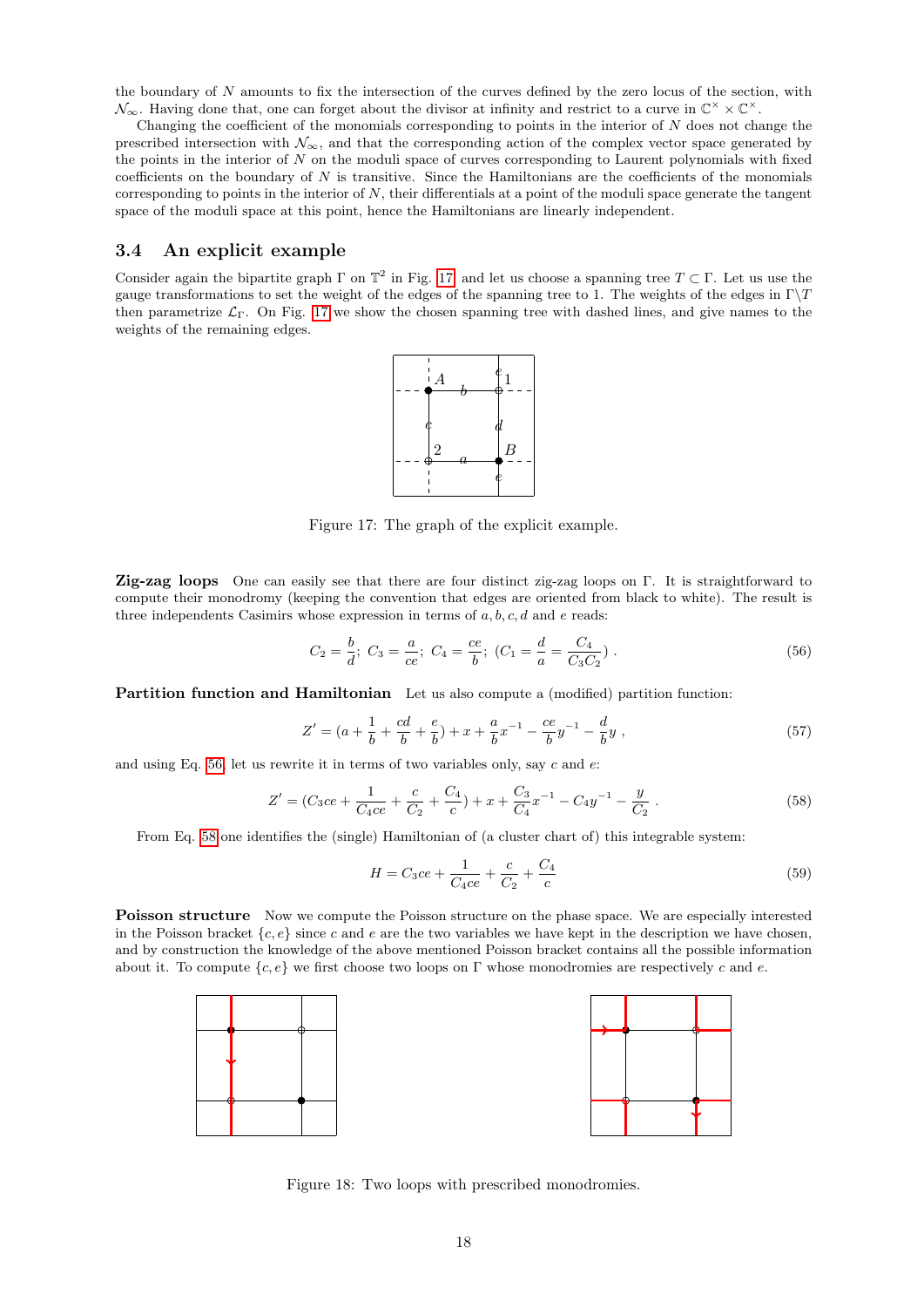The loop on the left of Fig. [18](#page-17-4) has monodromy c, hence we call it  $L_c$ ; the one on the right has monodromy e and is judiciously dubbed  $L_e$ . The two loops  $L_c$  and  $L_e$  have only the two vertices A and 2 in common, hence

$$
\epsilon(L_c, L_e) = (-1)\delta_A(L_c, L_e) + (+1)\delta_2(L_c, L_e) , \qquad (60)
$$

where  $\delta_A$  and  $\delta_2$  is the local pairing defined in [2.6,](#page-10-0) at A and at 2. One finds  $\epsilon(L_c, L_e) = -1$ , hence for the (coordinate) functions  $W_{L_c}$  and  $W_{L_e}$  on  $\mathcal{L}_{\Gamma}$ :

$$
\{W_{L_c}, W_{L_e}\} = -W_{L_c} W_{L_e} \t\t(61)
$$

an equation one would retrieve by setting  $e = \exp(q)$  and  $c = \exp(p)$ , where q and p are conjugate variables for a canonical (truly canonical, not log-canonical) Poisson bracket  $\{q, p\} = 1$ . In terms of q and p the Hamiltonian takes the following more comforting form (where now e denotes the exponential):

$$
H = C_3 e^{q+p} + \frac{1}{C_4} e^{-q-p} + \frac{1}{C_2} e^p + C_4 e^{-p} . \tag{62}
$$

# <span id="page-18-0"></span>4 Concluding remarks

#### <span id="page-18-1"></span>4.1 Two follow-up bounces

#### <span id="page-18-2"></span>4.1.1 A generalisation to other Lie groups

In [\[FM14\]](#page-22-11), V. Fock and A. Marshakov constructed a broader class of cluster integrable systems, in which the Goncharov-Kenyon setting presented above embeds as a special case. More precisely, let  $G$  be a Lie group,  $\mathfrak g$  its Lie algebra, and  $r \in \mathfrak{g} \otimes \mathfrak{g}$  a solution of the classical Yang-Baxter equation:

$$
[r_{12}, r_{13}] + [r_{13}, r_{23}] + [r_{12}, r_{23}] = 0.
$$
\n
$$
(63)
$$

This classical r-matrix r defines a Poisson bracket on  $G$ , and this bracket is compatible with the group structure on G, in the sense that the multiplication and the inverse map are Poisson. Moreover, the Ad-invariant functions on G Poisson commute with each other. When G is simple or affine, there is a canonical  $Drinfeld-Jimbo$  solution to the Yang-Baxter equation.

Fock and Marshakov proved in particular that the Goncharov-Kenyon construction corresponds to the affine case  $\hat{A}_n$ .

#### <span id="page-18-3"></span>4.1.2 The inverse spectral problem

In [\[Foc15\]](#page-22-12), V. Fock gives explicit formulae for the *inverse spectral problem*: we have seen that to a point in the phase space - which corresponds to an assignment of numbers in  $\mathbb{C}^{\times}$  to the faces of the bipartite fat graph on  $T^2$ , is associated a pair  $(\Sigma, L)$ , where S is a compact Riemann surface called spectral curve, and where L is a line bundle of degree  $g - 1$  over  $\Sigma$ . This assignment is an *action-angle* map.

The inverse spectral problem is the following question: given a pair  $(\Sigma, \mathcal{L})$  where S is a compact Riemann surface defined by a Laurent polynomial with Newton polygon  $N, \mathcal{L} \in \text{Pic}^{g-1}(\Sigma)$  a line bundle of degree  $g-1$ over Σ, and a bipartite fat graph Γ with the same Newton polygon N, what is the point  $x \in X_N$  such that the image of this point under the action-angle map is  $(\Sigma, \mathcal{L})$ ?

1. First, one constructs a map d dubbed the discrete Abel map, which associates to each face and each vertex of  $\Gamma$  an element of  $\mathbb{Z}^Z/H_1(T,\mathbb{Z})$ , where Z is the set of zig-zag loops in  $\Gamma$ .

Since the zig-zag paths on  $\Gamma \hookrightarrow \mathbb{T}^2$  correspond to faces on the conjugated surface  $\Sigma$ , and since every face on  $\Sigma$  has a *point at infinity* in its interior, the discrete Abel map in valued in the space of divisors supported at infinity in  $\Sigma$ . Each face is mapped to a principal divisor, each white vertex to a degree-(-1) one, and each black vertex to a degree- $(+1)$  one.

2. Then, one fixes  $\mathcal{L} \in \text{Pic}^{g-1}(\Sigma)$  and considers the (infinite dimensional) vector space H of meromorphic sections of L which are holomorphic away from infinity in  $\Sigma$  (i.e. which can only have poles at the points at infinity in  $\Sigma$ ). Let  $F^i_\alpha$  be the subspace of H of sections which have order at least i at  $\alpha$  a point at infinity in Σ. There is an action of  $H_1(\mathbb{T}^2, \mathbb{Z})$  on H which preserves the flags. This implies the existence of two maps  $\Lambda, M \in H$  such that:

$$
\tilde{\Lambda}: H \to H \n\psi \mapsto \Lambda \psi
$$
\n(64)

and an corresponding one with  $\Lambda$  replaced by M, such that  $\tilde{\Lambda}(F_\alpha^i) = F_\alpha^{i+\text{ord}_\alpha(\Lambda)}$ , and a corresponding statement with  $\Lambda$  replaced by  $M$ .

3. Eventually, recall that the Abel-Jacobi map maps white vertices to degree-(−1) divisors at infinity on Σ. Generically (as a condition on  $\mathcal{L}$ ), Riemann-Roch theorem implies that for  $d(w)$  such a (−1)-divisor, the space

$$
F^{d(w)} = \bigcap_{\alpha} F^{d(w)}_{\alpha} \tag{65}
$$

is one-dimensional. There is another (natural) way to assign other one-dimensional vector spaces, this time to black vertices. This assignment comes with maps  $V_b \to V_w$  whenever there is an edge between b and w, and these induce a connection on the graph Γ from which it is straightforward to compute the monodromies around faces and  $H_1(\mathbb{T}^2, \mathbb{Z})$ , hence the corresponding point in the phase space.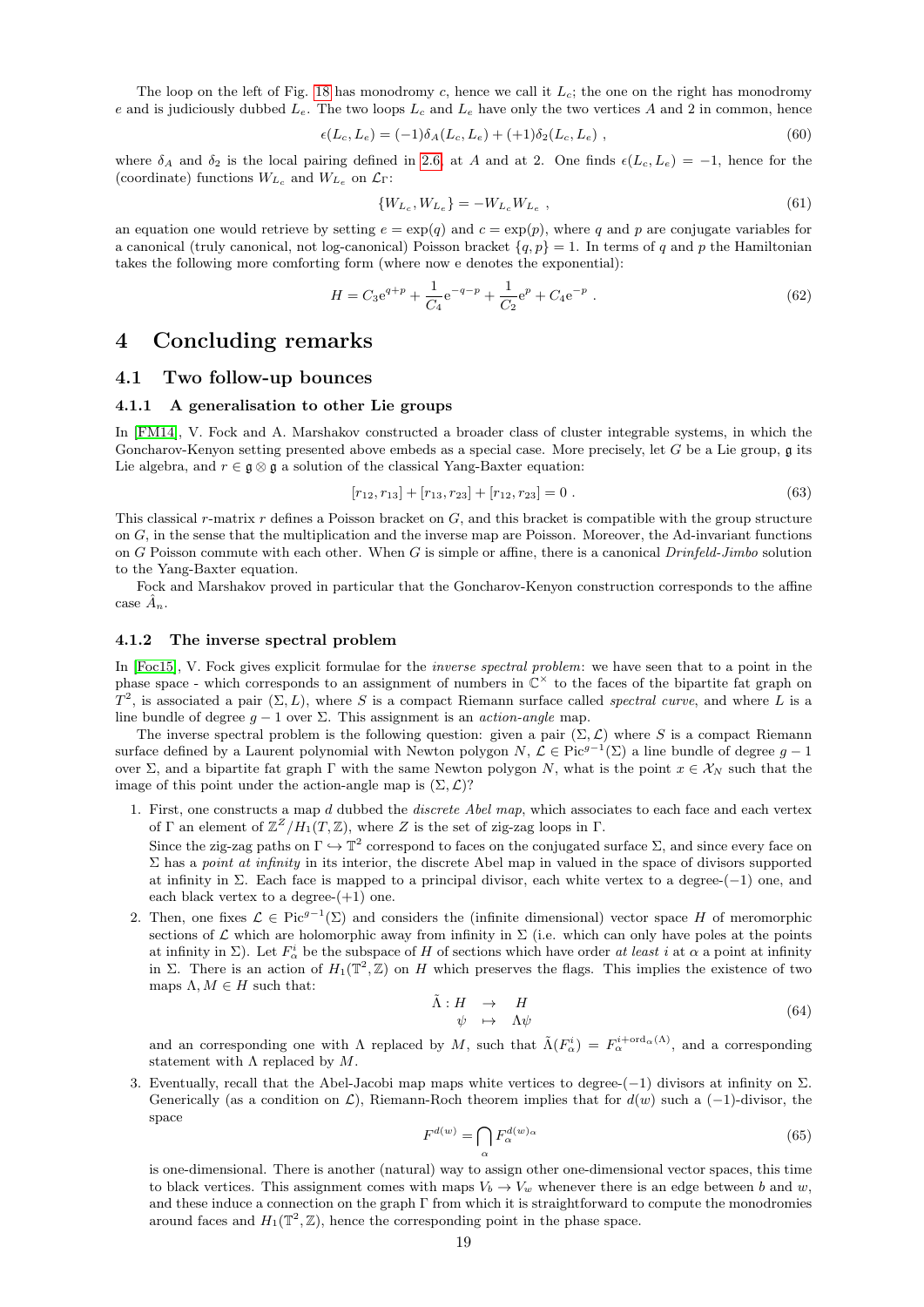There is an explicit formula in terms of values of theta functions on  $\Sigma$ . Let q be a spin structure on  $\Sigma$ , and  $\theta_q$  the theta function of characteristic q on  $\Sigma$ . Then:

$$
x_i = (-1)^{1+l(i)/2} \prod_j \left( \frac{\theta_{q'}(d(j) - d(i))}{\theta_q(t + d(j))} \right)^{\epsilon_{ij}} \tag{66}
$$

defines a point  $x \in \mathcal{X}_N$  such that  $\Sigma(x) = \Sigma$  and  $\mathcal{L}(x) = \mathcal{L}$ . This is Theorem 1 in [\[Foc15\]](#page-22-12).

## <span id="page-19-0"></span>4.2 AdS/CFT correspondence, brane tilings and mirror symmetry

The holographic principle and AdS/CFT correspondence The holographic principle is a supposed property of quantum gravity. It is the idea that the description of a system extending in some space can be encoded in a lower-dimensional boundary of it. One of the main motivation for this idea is Bekenstein -Hawking theory of black holes thermodynamics. Bekenstein observed that the entropy of a black hole is proportional to the area of the horizon, and not the volume inside the horizon. The name comes from an analogy with holograms, in which a 2-dimensional object supports the piece of information needed to reconstruct a 3-dimensional image.

The AdS/CFT correspondence has been motivated by Maldacena in a seminal 1997 paper [\[Mal99\]](#page-22-13), which is nowadays the most cited paper in high-energy physics with more than 15000 citations at the time of writing. The conjectural correspondence he proposed (and gave a lot of evidence for) relates the supergravity limit of a string theory in  $AdS_5 \times S^5$ , and the t'Hooft limit of  $\mathcal{N} = 4$  SU(N) super Yang-Mills theory in 4 dimensions. The latter theory has the property of being conformal (hence the name CFT - standing for Conformal Field Theory), meaning that it is symmetric under the *conformal group* in 4 dimensions:  $SO(2,d)$ . On the other hand,  $AdS_5$ stands for the anti-de Sitter space, a maximally symmetric 5-dimensional Lorentzian (or Riemannian) manifold with constant negative scalar curvature.

The correspondence is still conjectural, because it is very difficult to map explicitly one theory to the other, and also because in its weak form AdS/CFT is merely a map between two different *limits* of these theories, not between the theories themselves. However, there have been many non-trivial checks, such as the fact that some features or quantities - the symmetry group of the theory, the physical correlation functions, or the behaviour under (small) deformations, actually coincide in both theories.

The AdS/CFT correspondence is sometimes called gravity/gauge duality since Yang-Mills theories are the prototypical examples of gauge theories. It is a strong/weak duality in the sense that the strong coupling on one side is equivalent to the weak coupling on the other. This fact is one of the most interesting aspects of the correspondence. In general, it implies that phenomena that are difficult to handle in one of the pictures can be understood much more easily in the other. This very nice behaviour has already been applied to a better understanding of quark–gluon plasmas in QCD (quantum chromodynamics) through the so-called AdS/QCD correspondence, and phenomena such as superconductivity in condensed matter theories through the so-called AdS/CMT correspondence.

More details on the original AdS/CFT correspondence In Maldacena's framework, one considers N coincident D3 branes placed in a smooth and topologically-trivial space-time. The branes are massive and thus deform the space-time metric. In order to write explicitly the expression of the latter, let us choose some coordinates  $(x^{\mu}, r, x^{i})$  on space-time, which correspond to the decomposition:

$$
\mathbb{R}^{1,9} = \mathbb{R}^{1,3} \times \mathbb{R}_{\geq 0} \times S^5 \tag{67}
$$

The  $x^{\mu}$  describe the world-volume of the D3's,  $r \in \mathbb{R}_{\geq 0}$  is the coordinate radial to the world-volume of the D3's, and the  $x^i \in S^5$  form, together with t, a set of spherical coordinates on  $\mathbb{R}^6$ . Then, the metric induced by the presence of the branes reads:

<span id="page-19-2"></span>
$$
ds^{2} = H^{-1/2}(r)[-dt^{2} + d\vec{x}^{2}] + H^{-1/2}[dr^{2} + r^{2}ds_{S^{5}}],
$$
\n(68)

with  $H(r) = 1 + \frac{L^4}{r^4}$  and where  $L^4 = 4\pi g_s N(\alpha')^2$ . When  $r \to 0$ , one speaks of the near-horizon limit. In Maldacena's case, the geometry in the near horizon limit is  $AdS_5 \times S^5$ . That is it for the gravity side of the correspondence.

The gauge side is the infrared limit of the world-volume theory of the D3's: each brane carries a U(1)-gauge field, and in the case of N coincident branes the gauge freedom is enhanced to  $SU(N)$ . There are 32 (scalar) supercharges in type II superstring theories, and the branes break half of them (as explained in [\[Pol95\]](#page-22-14), since the boundary conditions at the branes exchange the left-moving supercharges with the right-moving ones, hence only half of them are preserved as linear combinations), hence there remains 16 supercharges which correspond to a 4-dimensional theory with 4 supersymmetries, hence the  $\mathcal{N} = 4$  SU(N) super Yang-Mills theory.

The Klebanov-Witten model The original AdS/CFT correspondence has been generalized by Klebanov and Witten in [\[KW98\]](#page-22-15). The idea is to place N coincident D3 branes near a conical singularity, where by conical singularity one means a point (which will correspond to  $r = 0$ ) of a *n*-dimensional Riemannian manifold  $X_n$  at which the metric can locally be written under the form:

<span id="page-19-1"></span>
$$
ds^2 = dr^2 + r^2 g_{ij} dx^i dx^j . \t\t(69)
$$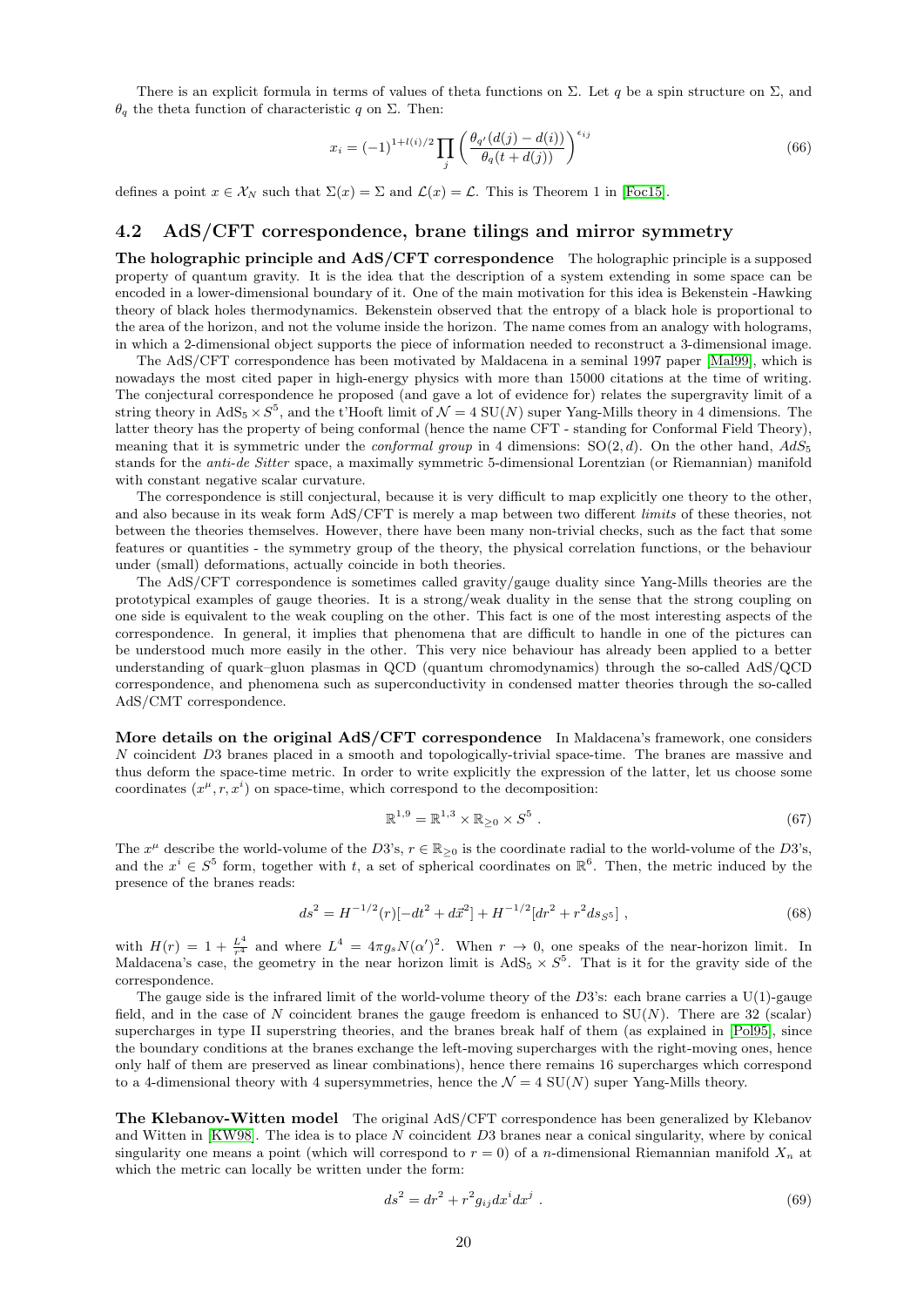In Eq. [69,](#page-19-1)  $g_i$  is a metric on an  $n-1$  dimensional manifold  $X_{n-1}$ . The conical singularity indeed is singular except in the case where  $X_{n-1}$  is a metric sphere. For  $n > 2$ , the Ricci-flatness of  $X_n$  is equivalent to  $X_{n-1}$ being an Einstein manifold of positive curvature, as underlined in [\[KW98\]](#page-22-15).

Klebanov and Witten consider specifically the case  $n = 6$ , and take the space-time to be  $\mathbb{R}^{1,3} \times X_6$ , where  $X_6$  is Calabi-Yau, together with N coincident D3 branes placed at  $\mathbb{R}^{1,3} \times \{r=0\}$  where  $\{r=0\}$  is the singular point in  $X_6$ .

Then Eq. [68](#page-19-2) generalizes straightforwardly, as well as the expression of  $H(r)$  and L, and the near horizon limit is  $AdS_5 \times X_5$ . As advertised above,  $X_5$  is an Einstein manifold of positive curvature.

The generalisation of the original AdS/CFT picture is the correspondence between supergravity in  $AdS_5 \times X_5$ , and the field theory on the world-volume of the D3's at the singularity. In their article, Klebanov and Witten study in detail an example, in which the Calabi-Yau 3-fold is the famous conifold, which is the affine variety  $C \subset \mathbb{C}^4$  defined by:

$$
C = \{z^1 + z^2 + z^3 + z^4 = 0\}.
$$
 (70)

The conifold is singular at  $\{z_i = 0\}$  and it is a metric cone over a 5-manifold denoted  $T^{1,1}$ , which is  $SU(2) \times$  $SU(2)/U(1)$  where the U(1) factor is the diagonal U(1) subgroup. The correspondence again seems to work, in the sense that there are plenty of non-trivial checks that do not rule out the expected duality between the two theories.

It is difficult, not to be craving for additional examples, and especially nice ones, in which one has a good insight on the two sides of the picture: gauge (world-volume theory) and (super-) gravity.

The spaces  $Y^{p,q}$  At the time of writing of [\[KW98\]](#page-22-15) and during the few following years, only very few 5dimensional Sasaki-Einstein spaces (a Sasaki-Einstein space is an Einstein metric space whose metric cone is Calabi-Yau) were known explicitly: namely, the round sphere and the space  $T^{1,1}$  evoked above. The authors of [\[GMSW04\]](#page-22-16) solved this issue by introducing an infinite family of Sasaki-Einstein metrics on  $S^2 \times S^3$  parametrized by two integers denoted  $p$  and  $q$ :

$$
ds_{p,q}^{2} = \frac{1-y}{6} (d\theta^{2} + \sin^{2} \theta d\phi^{2}) + \frac{dy^{2}}{6p(y)} + \frac{q(y)}{9} (d\psi - \cos\theta d\phi)^{2} + w(y)[d\alpha + f(y)(d\psi - \cos\theta d\phi)]^{2},
$$
 (71)

with

$$
w(y) = 2\frac{a - y^2}{1 - y}, \ q(y) = \frac{a - 3y^2 + 2y^3}{a - y^2}, \ f(y) = \frac{a - 2y + y^2}{6(a - y^2)}, \ p(y) = \frac{w(y)q(y)}{6} = \frac{a - 3y^2 + 2y^3}{3(1 - y)}, \tag{72}
$$

The coordinates live in the ranges:

$$
0 \le \theta \le \pi, \ 0 \le \phi \le 2\pi, \ 0 \le \psi \le 2\pi, \ 0 \le \alpha \le 2\pi l, \ y_1 \le y \le y_2,\tag{73}
$$

and the constants appearing are defined by:

$$
y_{1,2} = \frac{1}{4p}(2p \mp 3q - \sqrt{4p^2 - 3q^2}), \ l = \frac{q}{3q^2 - 2p^2 + p\sqrt{4p^2 - 3q^2}}, \ a = 3y_1^2 - 2y_1^3 \ . \tag{74}
$$

The topological space  $S^2 \times S^3$  endowed with the metric defined above and corresponding to the pair of integers  $(p, q)$  is denoted  $Y^{p,q}$ . According to the ideas of [\[Mal99\]](#page-22-13) and [\[KW98\]](#page-22-15), all these spaces can be used as the gravity side of AdS/CFT dual pairs - at the condition that one is able to decipher the gauge side of the picture, namely understand the world-volume theory of a stack of branes placed at the tip of the singularity of the metric cone over  $Y^{p,q}$ . This is were toric geometry and brane tilings come in.

**The toric case and brane tilings** Given a singular Calabi-Yau 3-fold  $X_6$ , what is the world-volume theory on N-coincident branes placed at the tip of the singularity  $p \in X_6$ , i.e. sweeping the volume  $\mathbb{R}^{1,3} \times \{p\}$  inside the target space  $\mathbb{R}^{1,3} \times X_6$ ?

By definition,  $X_6$  has holonomy in SU(3), and general arguments shown that the world-volume theory is a  $4d \mathcal{N} = 1$  quiver gauge theory, i.e. a gauge theory whose structure is encoded in a quiver (an oriented graph) with potential. Each vertex of the quiver corresponds to a gauge group, and each arrow to a chiral superfield in a bi-fundamental representation. The potential defines a superpotential for the theory, and the knowledge of the gauge groups, the chiral superfields and the superpotential completely defines the theory. In the special case where  $X_6$  has holonomy in  $SU(2) \subset SU(3)$ , the supersymmetry of the world-volume theory is enhanced to  $\mathcal{N}=2.$ 

Some cases are more tractable than a generic choice of  $X_6$ : namely, when  $X_6$  is an affine toric Calabi-Yau space. The latter are in one-to-one correspondence with equivalence classes of polygons in  $\mathbb{Z}^2$ , up to  $SL_2(\mathbb{Z}) \ltimes \mathbb{Z}^2$ . In that case, there is a systematic way to built the world-volume theory called *brane tilings methods*. These methods have been developed in a series of papers (see [\[HV07\]](#page-22-17) and references therein).

[\[Ken02\]](#page-22-18) [\[KS04\]](#page-22-19)

Super conformality, isoradial embbedings, toric condition

Maldacena, Klebanov-Witten, more general case of affine Calabi-Yau 3-folds.

Mirror symmetry Interpretation of the torus and the conjugated surface as physical objects in the context of the SYZ mirror picture.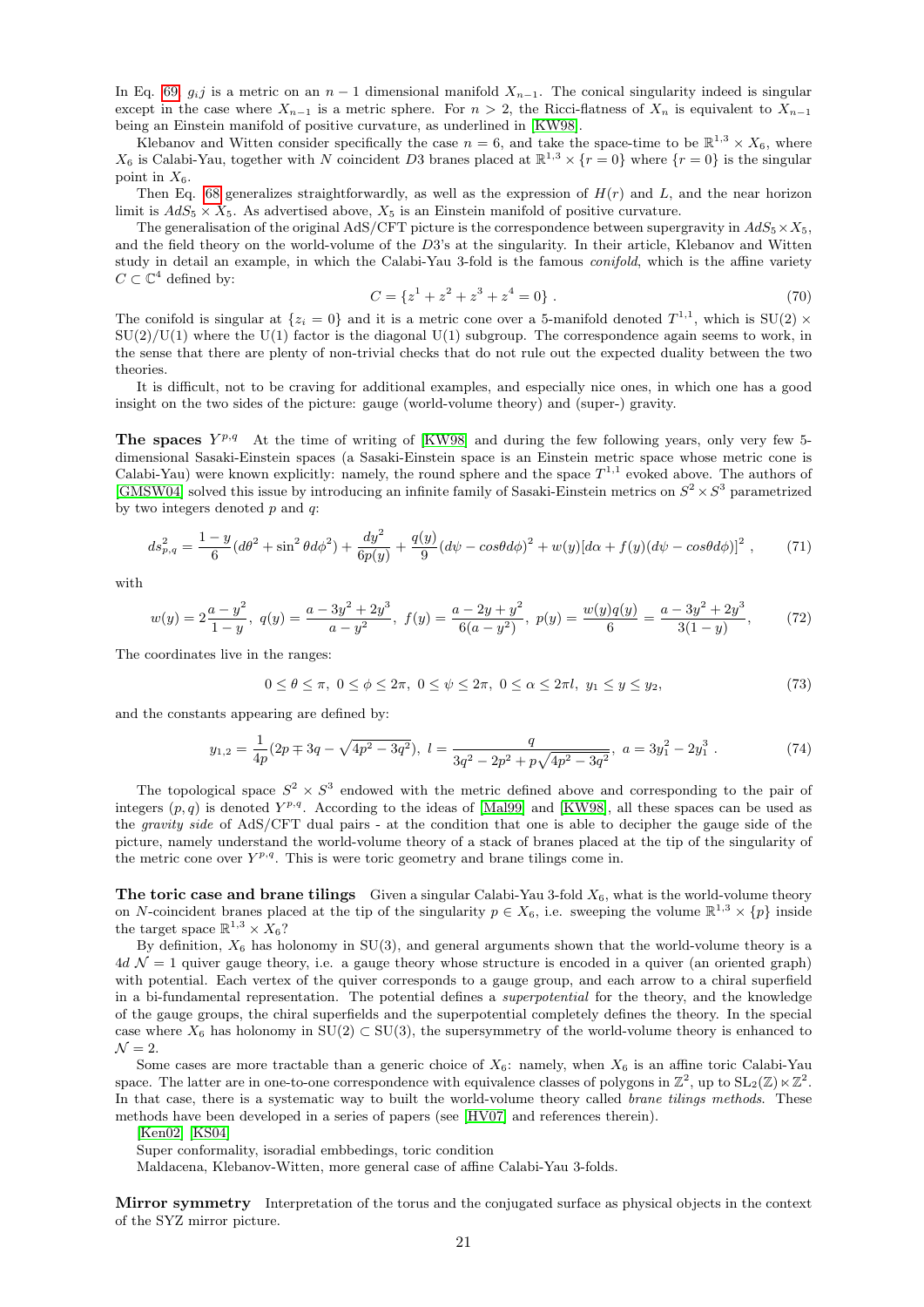<span id="page-21-0"></span>4.3 A conjectural quantization condition through topological strings